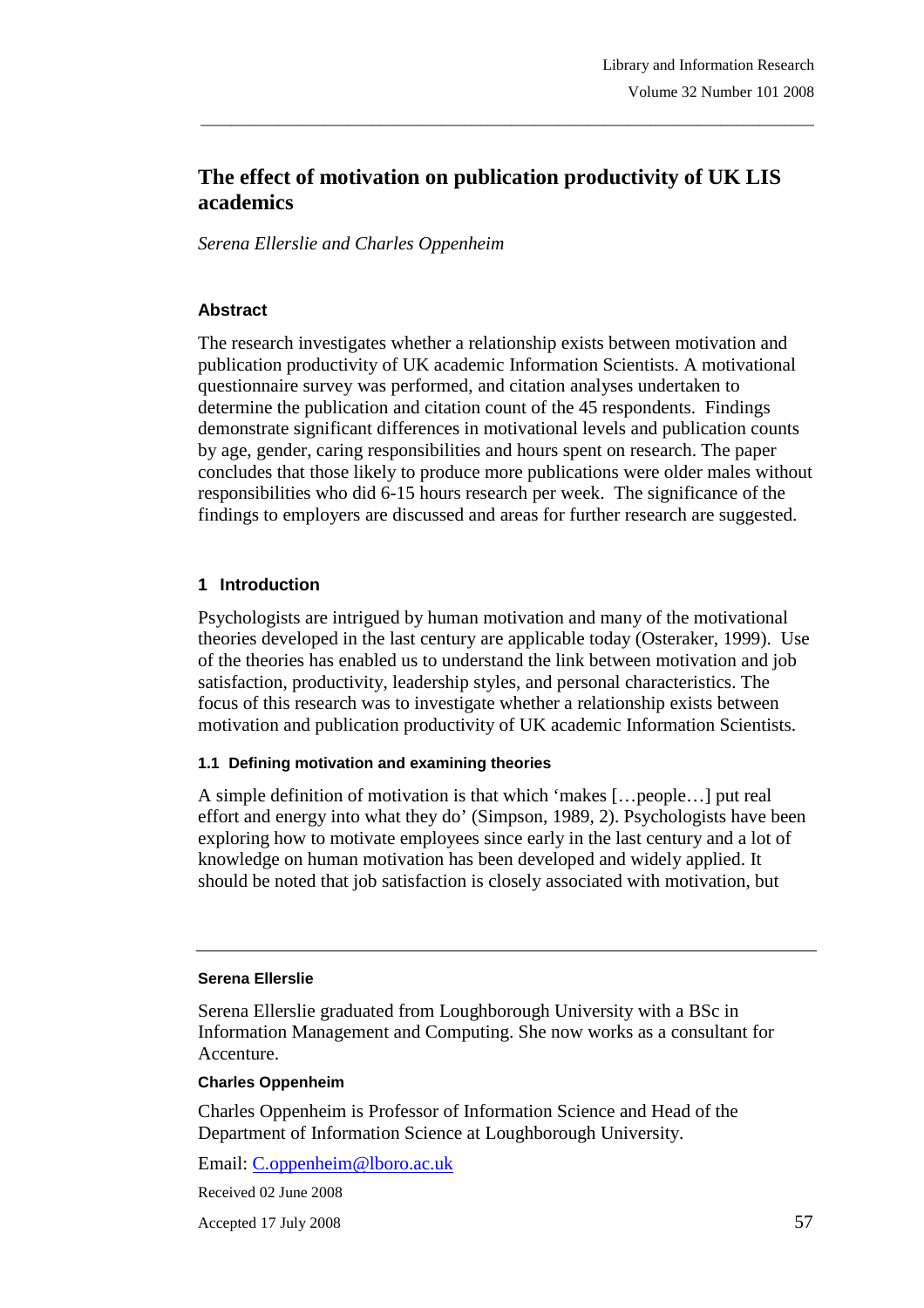they are separate concepts. Two of the most important motivational theories are described below.

\_\_\_\_\_\_\_\_\_\_\_\_\_\_\_\_\_\_\_\_\_\_\_\_\_\_\_\_\_\_\_\_\_\_\_\_\_\_\_\_\_\_\_\_\_\_\_\_\_\_\_\_\_\_\_\_\_\_\_\_\_\_\_\_\_\_\_\_\_\_\_\_\_\_\_\_\_\_\_

## **1.2 Herzberg's Motivation-Hygiene Theory**

The foundation of Herzberg's Motivation-Hygiene Theory, also known as the '2 factor' theory (Herzberg et al., 1959), is that people have 'two sets of needs: [their] need as an animal to avoid pain and [their] need as a human to grow psychologically' (Herzberg, 1968, 71). In his original research, 200 engineers and accountants participated in interviews discussing the positive and negative facets of their jobs and work-related experiences. Based on the results, Herzberg identified the 'motivator factor' and 'hygiene factor' as determinants of an employee's satisfaction and motivation. The motivator factor can be broken into five motivators, which 'are effective in motivating the individual to superior performance' (Herzberg, 1968, 74). These motivators are: achievement, recognition for achievement, interest in the task, responsibility for enlarged task, and growth and advancement to higher-level tasks. The hygiene factor relates to baser-level needs such as security and pay. The original experiment has been repeated with a broad range of worker types, including scientists and professionals, and all the results are consistent with the original findings (Herzberg, 1968). It is worth noting that the 2-factor theory was originally only applied to manual workers (Mullins, 2002).

## **1.3 Maslow's self-actualising model**

Maslow proposed a hierarchy of human needs comprising lower tier primary needs through to upper tier higher order needs (Maslow, 1943). Beginning at the bottom of the hierarchy, once a need is satisfied, it ceases to be a motivating driver. People's needs are ever-changing within departments, organisations and cultures (Osteraker, 1999) and the rigid application of the hierarchy of need does not recognise that a person's needs can change daily and be at more than one level at any one time (Mullins, 2002).

Rowley (1996) investigated the issues that impact the motivation of academic staff in higher education and concluded that, 'strategies which support selfactualization and growth are strong contenders'. Stremple (1999) similarly argues that 'motivation for knowledge workers might accord closely with the apex of Maslow's hierarchy of needs'.

## **1.4 Motivation of academics**

Despite the many theories on what motivates individuals, it is long established that there is no single way to motivate employees (Amar, 2004). However, how applicable are these motivational theories to the academic workforce? The work environment of an academic is very different to that of an industrial or manual worker. An academic is a 'knowledge worker', a termed coined by Drucker in the 1950s meaning a 'person who is involved in the collation, organization, evaluation, distribution or storage of information in any form' (Keenan and Johnston, 2000). For this reason, previous studies that measure motivation and address the impact on productivity can either not be replicated or would not apply to the knowledge working environment, e.g., Elton Mayo's 1920s famous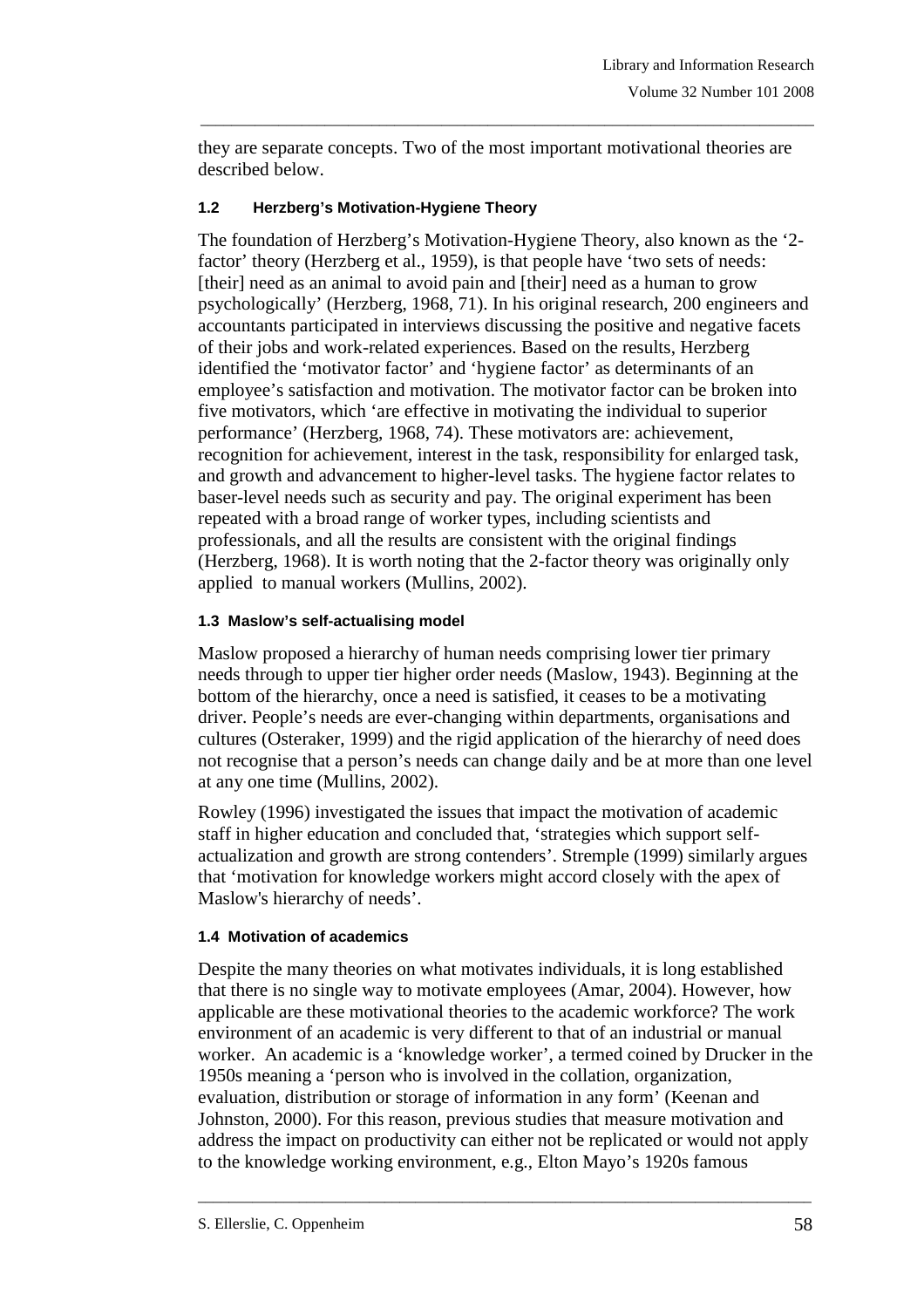experiment of factory workers, and the 'Hawthorne effect' (Mayo, 1947). Hui-Chun and Miller (2005, 40) state:

*…knowledge workers do not see themselves as subordinates or employees and cannot be managed in what was previously regarded as a Theory X or Theory Y way. Knowledge workers see themselves more as "associates" of the organisation rather than "employees".* 

\_\_\_\_\_\_\_\_\_\_\_\_\_\_\_\_\_\_\_\_\_\_\_\_\_\_\_\_\_\_\_\_\_\_\_\_\_\_\_\_\_\_\_\_\_\_\_\_\_\_\_\_\_\_\_\_\_\_\_\_\_\_\_\_\_\_\_\_\_\_\_\_\_\_\_\_\_\_\_

This suggests that knowledge workers need to collaborate more with their leaders rather than be managed by them. Furthermore, the personality and motivational characteristics of academics are unique: compared to industry professionals of the same discipline, academics are more artistic and motivated to achieve a high status in their jobs and by the opportunity to contribute to their field (Erez and Scheorson, 1980). Employees are intrinsically motivated and extrinsically motivated, and in the knowledge working environment where it is necessary to share tacit knowledge, 'intrinsic motivation is crucial' (Osterloh and Frey, 2000, 538). Despite these arguments, there are good reasons to assess whether components of motivational theories do apply to academics.

#### **1.5 Generational issues**

There is an increasing amount of literature on the characteristics and personalities of the generations in the workforce (Hui-Chun and Miller, 2005; Wallace, 2001; Loughlin and Barling, 2001). It was anticipated that the participants of this research will either be 'baby-boomers' born between the years of 1946 – 1964, or of 'Generation X' born between the years of 1965 - 1981. Each generation has a different set of motivators, and the work values, attitudes, expectations, needs and behaviour between the generations vary greatly. This has a significant impact on how they respond and are motivated by leadership styles. There is evidence, for example, that baby-boomers prefer authority, whilst Generation Xers choose flexibility and freedom (Hui-Chun and Miller, 2005).

A study by Amar (1998) argues that control can reduce motivation and that 'any control that employees find hindering their functioning should be considered unfit for anyone in an innovation organization'. This is also supported by Stremple (1999).

Thus, in order to drive motivation and increase the satisfaction of knowledge workers, the emphasis is on collaborative leadership in an environment where employees can make a difference and feel that their ideas count (Messmer, 2001). Amar elaborated:

*…developing a new understanding of human motivation at work without giving meaningful consideration to generations X and Y would not result in a durable theory of knowledge worker motivation.*

(Amar, 2004, 92)

Despite the fact that some well- established theories may not seem wholly suitable as the basis for measurement in today's workplace, the frequent application of these theories supported their use in this study.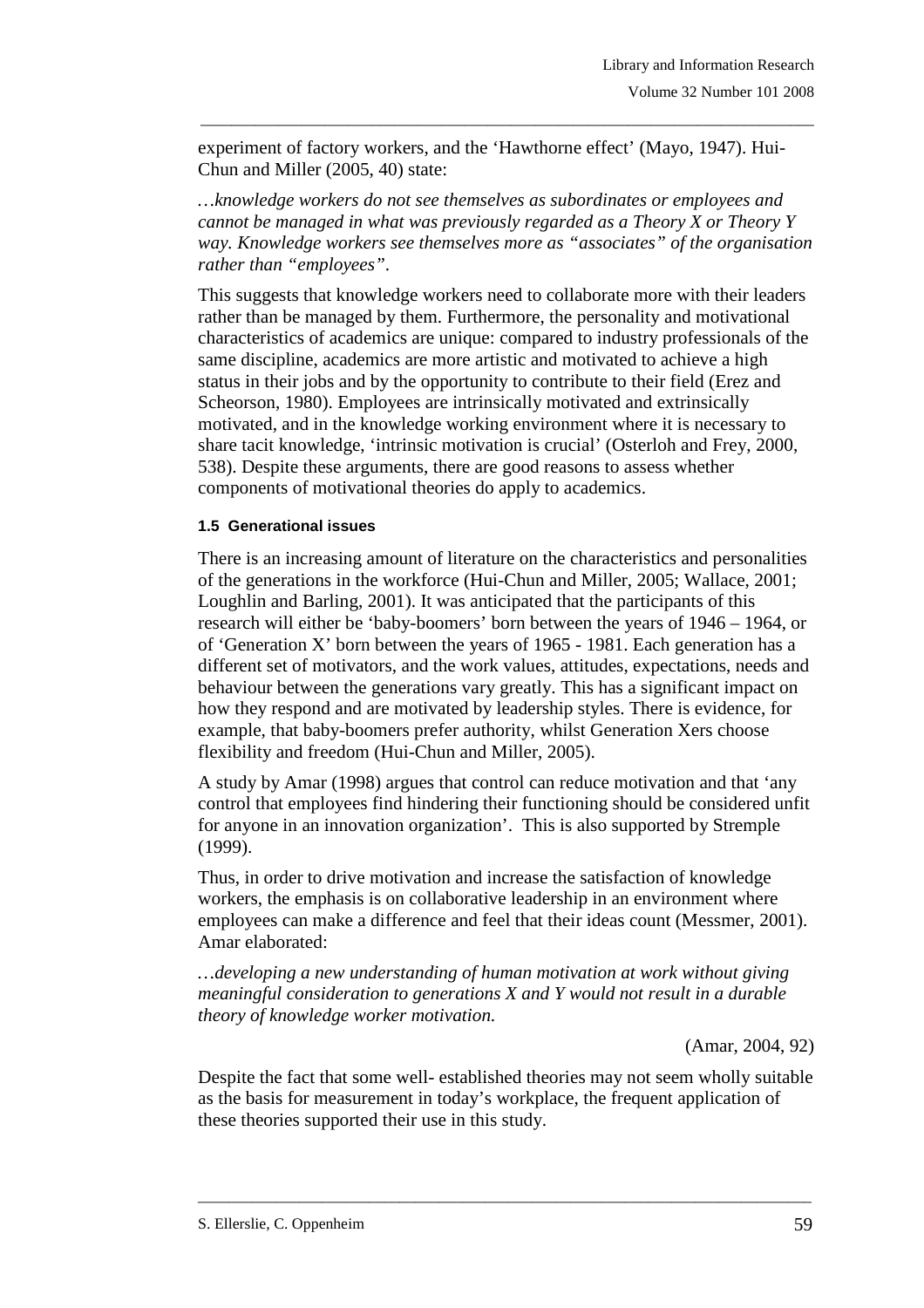#### **1.6 Applications of motivational theory and the effect on productivity**

It is a truism that employees are an organisation's most valuable assets. This highlights the importance of understanding the theory and application of motivation to manage human resources (Amar, 2004). This is particularly significant in knowledge work environments, where the most valuable knowledge is 'embedded in the minds of employees' (Hauschild et al., 2001).

\_\_\_\_\_\_\_\_\_\_\_\_\_\_\_\_\_\_\_\_\_\_\_\_\_\_\_\_\_\_\_\_\_\_\_\_\_\_\_\_\_\_\_\_\_\_\_\_\_\_\_\_\_\_\_\_\_\_\_\_\_\_\_\_\_\_\_\_\_\_\_\_\_\_\_\_\_\_\_

Edem and Lawal (1999) studied job satisfaction and publication output among librarians in Nigerian universities. They tested Drucker's hypothesis (1972) that 'happy workers are efficient and productive'. The method comprised a modified version of the MSQ (Minnesota Satisfaction Questionnaire) that was completed by 202 librarians. However, there was no description of how publication output was measured. The results imply that achievement, responsibility and recognition significantly influence publication output, and that salary, and university policies and administration have no influence. Such results are closely linked to Herzberg's motivator and hygiene factors and provide support for application of his theory.

There is limited published literature to date on the relationship between motivation and productivity in Library and Information Science. There is also a limited amount of study within the UK. Considering the impact of culture on job satisfaction and expectations (Lacy et al., 1997), it can reasonably be assumed that the results may be different in the UK to Nigeria.

## **2 Research methods**

In order to study the effect of motivation on publication productivity amongst the target population, a two-pronged methodology was adopted. First it was necessary to gauge the motivation levels of LIS academics, and secondly to measure their publication output in terms of both quality and quantity.

## **2.1 Measuring motivation**

To measure the motivation levels of UK LIS academics, an online questionnaire was designed based on Herzberg's 'motivational-hygiene theory' and Maslow's self-actualisation model. The survey consisted of 15 questions, eight relating to demographics, five relating to motivation, two to views on work ethic and scholarly publishing in LIS, and the last relating to job satisfaction level. The seemingly large number of demographic questions were included to ascertain the influence of such on motivation and/or publication productivity. The survey was piloted on academics in the Department of Information Science at Loughborough University and a number of changes made as a result.

Potential participants were identified by recording the details of universities offering accredited LIS courses from the Chartered Institute of Library and Information Professionals (CILIP) website. The website of each university department/faculty website was then accessed to discover the email addresses of suitable potential participants.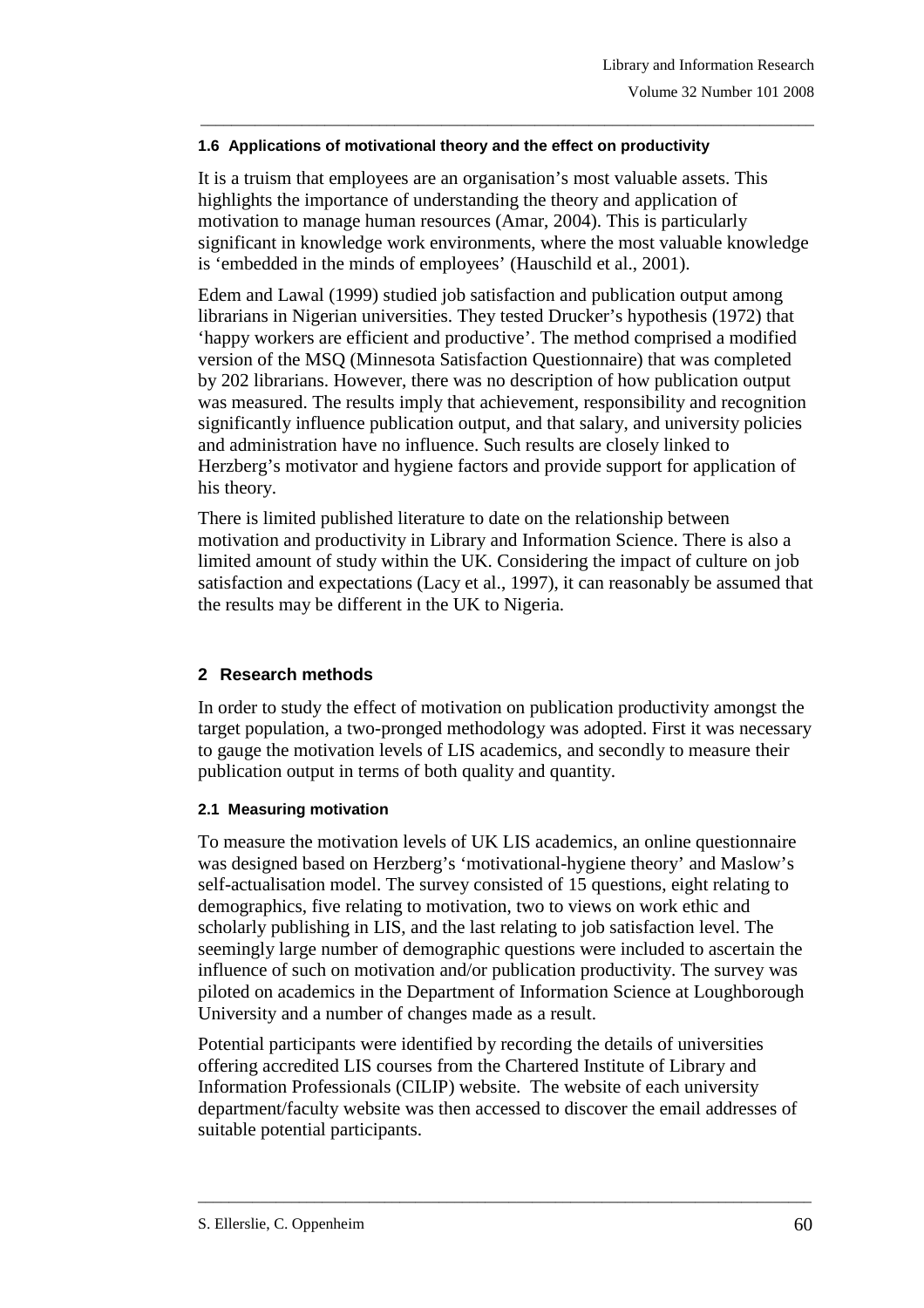There were 17 universities that offer CILIP accredited courses. Eight universities were excluded either because of technical difficulties in accessing the required information, or because the information simply was not freely available on the internet. In total, a target population of 194 academics was identified from the remaining nine universities. The questionnaire was emailed to this group with a covering letter explaining the research and the necessity of some of the more personal data it required. Thus, the sample was a convenience sample taken from UK academics in one particular subject area – Library and Information management.

\_\_\_\_\_\_\_\_\_\_\_\_\_\_\_\_\_\_\_\_\_\_\_\_\_\_\_\_\_\_\_\_\_\_\_\_\_\_\_\_\_\_\_\_\_\_\_\_\_\_\_\_\_\_\_\_\_\_\_\_\_\_\_\_\_\_\_\_\_\_\_\_\_\_\_\_\_\_\_

45 people responded to the questionnaire (23.2% of the total identified potential participants). They typically responded within two weeks. All the completed questionnaires were valid. It is, of course, likely, that those who responded were particularly interested in the topic and were, arguably, more motivated individuals, so the results should be treated as indicative rather than conclusive.

## **2.2 Measuring research output**

Having gathered motivational information from 45 LIS academics, it was then necessary to measure their publication productivity.

The research output of a given author can be measured both in terms of quantity and quality. The quality of publications is important in academic evaluation to assist decision making for tenure and funding. Although there is no definitive measure of quality, there are many well-established bibliometric methods that are used as a surrogate for quality, most notably citation counting.

## **2.2.1 Measuring quantity using publication counts**

The quantity of research productivity can be measured as number of published pages in journals (Malhotra and Kher, 1996; Hoverstad 1991, cited by Babber et al., 2000), as number of articles published (Stahl et al., 1988; Hadjinicola and Soteriou, 2006); or through a combination of both methods (Grover et al., 1992; Babber et al., 2000). Such studies that have used a combination of both methods have aimed to rank institutions as well as individuals based on their research output. Such a combination was beyond the capacity of this project, so we focused on the number of articles.

# **2.2.2 Measuring quality using citation analysis**

Citation analysis is widely used for evaluation of research quality (Baird and Oppenheim, 1994). It is commonly employed to rank journals and universities (Cronin and Barsky Atkins, 2000), and to measure the quality of research (Cole, 1971).

Garfield (1979, 63) reminds us that 'the nature of the quality that citation rates measure is elusive'. Citation rates could be inflated by self-citations and 'inbreeding' (Garfield, 1979, 63), or could be the response to a poor paper that is being repeatedly discredited, and for some disciplines 'when scientists cannot agree upon what high quality is, their concern is likely to be with quantity of output' (Cole, 1971). Nonetheless, citation studies are generally considered to be robust measures of research quality.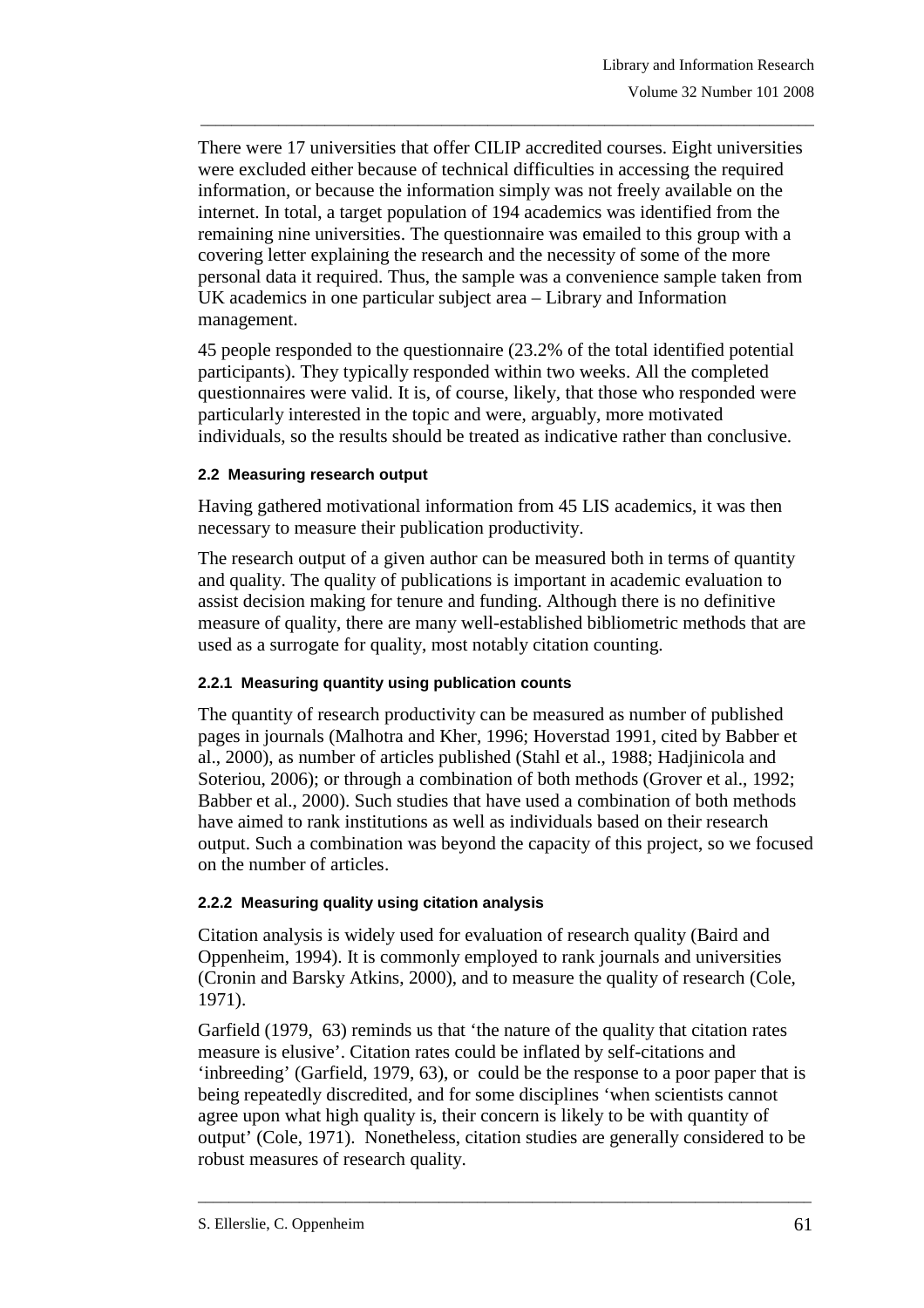Use of the *h-index* has led to the evaluation of individuals using citation analysis (Oppenheim, 2007). The *h-index* is designed to improve upon the 'simple' measures of citation counts and publication counts by a formula based on the total number of citations per article. It should only be used when applied to authors within the same field (Hirsch, 2005). The aim of the *h-index* is to distinguish influential authors from authors who produce a lot of papers. An author, who has an *h-index* of n, has n papers that have received at least n citations. The main criticism of the measure is that scientists with a short career are at an inherent disadvantage because their *h-index* value is limited by their number of publications regardless of the importance of their research (Bornmann and Daniel, 2007).

\_\_\_\_\_\_\_\_\_\_\_\_\_\_\_\_\_\_\_\_\_\_\_\_\_\_\_\_\_\_\_\_\_\_\_\_\_\_\_\_\_\_\_\_\_\_\_\_\_\_\_\_\_\_\_\_\_\_\_\_\_\_\_\_\_\_\_\_\_\_\_\_\_\_\_\_\_\_\_

For the purposes of this project, the quantity of publications was the focus, although a measure of quality using the *h-index* was also made.

#### **2.2.3 Collecting publication history**

To gather publication data on each participant, an author search on *Library and Information Science Abstracts* (LISA) was conducted. LISA was selected as the database to be searched because, despite a recent dip in coverage (Oppenheim and Duffus, 2007), it offers good coverage of scholarly LIS publications. LISA currently abstracts over 440 periodicals and is updated twice weekly. Searches were performed by surname and limited to the publication years between 2000 and 2006. Further investigations often needed to be made to ascertain that a paper identified as a hit was indeed written by the relevant academic. We did not use personal web pages as not all academics had one, and in any case it was not clear how comprehensive the publications lists on them were.

In total, 462 records were successfully returned that were identified as being produced by the 45 participants. Author, co-author, and full bibliographic details were all recorded.

#### **2.2.4 Performing the bibliographic analysis**

Once all the articles had been identified, a citation search was performed using *Web of Knowledge* to ascertain the number of citations to the identified publications. A 'Cited Reference Search' was performed for each author, for citations to their journal articles between 2000-2007. For each hit, the number and year of citations was recorded and whether they were self-cited or not.

The following bibliometric analyses were then performed:

- Citation count per article
- Citation count total per participant
- Number of self citations per article
- Total number of self-citations per participant
- Citation count minus self citations per article
- Citation count minus self-citation count total per participant

\_\_\_\_\_\_\_\_\_\_\_\_\_\_\_\_\_\_\_\_\_\_\_\_\_\_\_\_\_\_\_\_\_\_\_\_\_\_\_\_\_\_\_\_\_\_\_\_\_\_\_\_\_\_\_\_\_\_\_\_\_\_\_\_\_\_\_\_\_\_\_\_\_\_\_\_\_\_\_

• *h-index* value.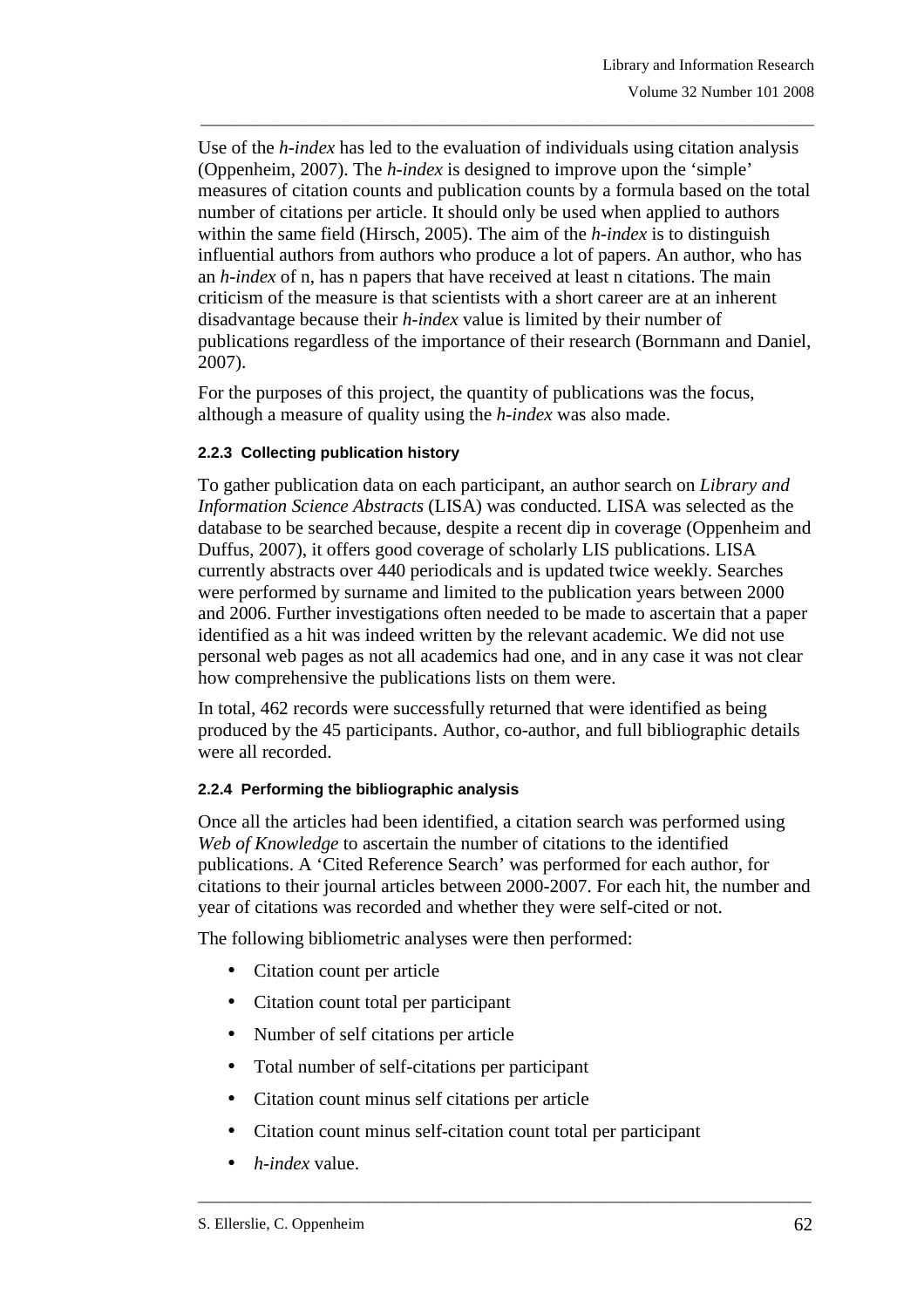• *h-index* value excluding self citations.

The purpose of citation, e.g., whether to credit or discredit the cited literature, was not investigated.

\_\_\_\_\_\_\_\_\_\_\_\_\_\_\_\_\_\_\_\_\_\_\_\_\_\_\_\_\_\_\_\_\_\_\_\_\_\_\_\_\_\_\_\_\_\_\_\_\_\_\_\_\_\_\_\_\_\_\_\_\_\_\_\_\_\_\_\_\_\_\_\_\_\_\_\_\_\_\_

# **5 Results**

## **5.1 Demographics**

As noted earlier, 45 LIS academics responded to the questionnaire survey. The male/female ratio of responses (see Table 1) was very close to the gender ratio of target population.

|                                      | Male (%)   | Female<br>$\gamma$ <sub>0</sub> |
|--------------------------------------|------------|---------------------------------|
| Target participants who were emailed | $~10^{-6}$ | $\sim$ 37                       |
| Recipients who have participated     | hU         |                                 |

Table 1: Male and female LIS academic participants

## **5.1.1 Age range of respondents**

Respondents were asked to indicate to which age category they belonged: 25 and under, 26-35, 36-45, 46-55, or over 55. The percentage of participants per age category was quite evenly dispersed; the smallest age category being 26-35 years.



Figure 1: The ages of the participating LIS academics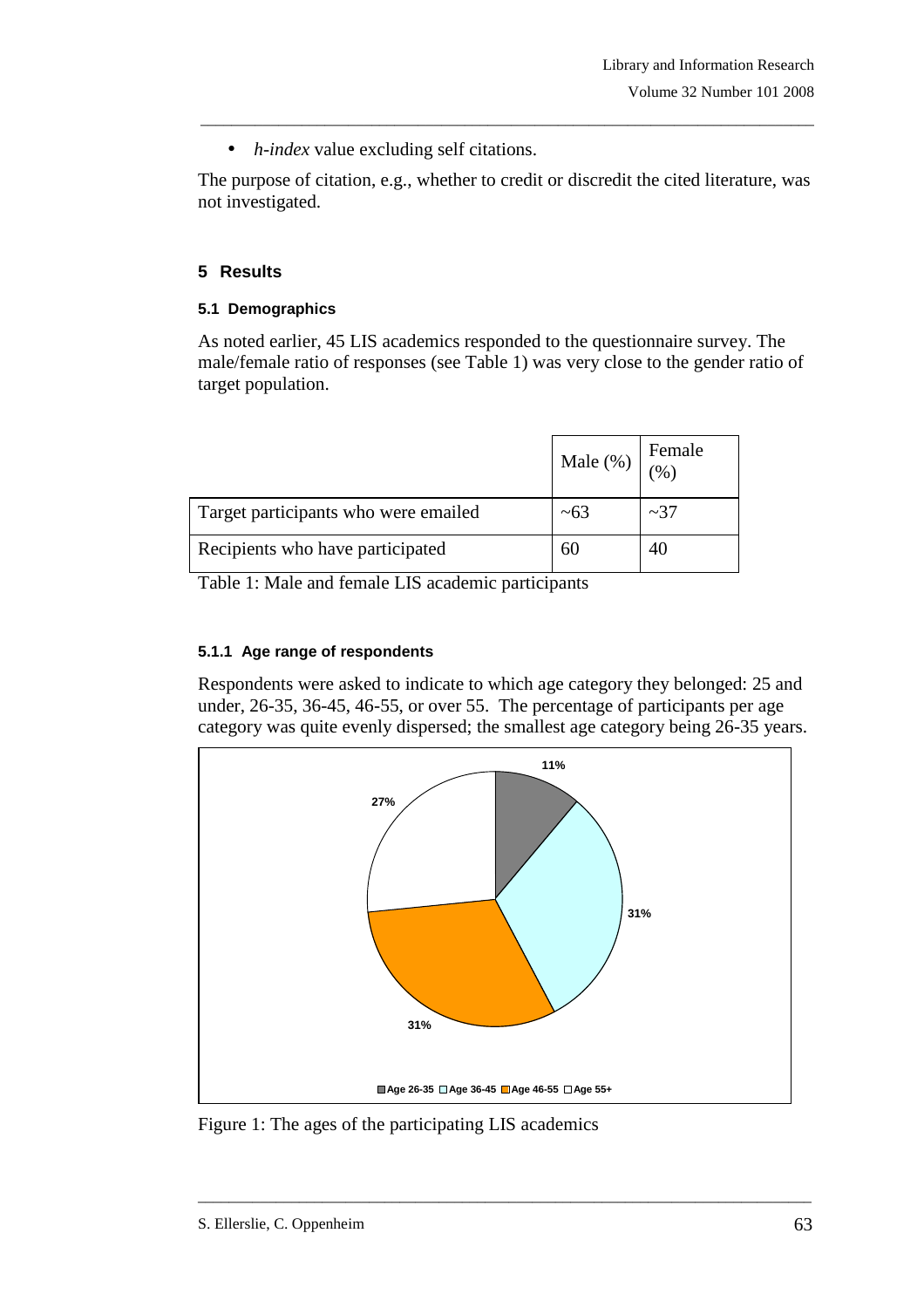The number of men and women in each age category is given in Table 2. Unfortunately, the small number of respondents in each category meant that questionnaire analysis at gender and age level would be insignificant.

\_\_\_\_\_\_\_\_\_\_\_\_\_\_\_\_\_\_\_\_\_\_\_\_\_\_\_\_\_\_\_\_\_\_\_\_\_\_\_\_\_\_\_\_\_\_\_\_\_\_\_\_\_\_\_\_\_\_\_\_\_\_\_\_\_\_\_\_\_\_\_\_\_\_\_\_\_\_\_

| Age category | Males | Females |
|--------------|-------|---------|
| $26 - 35$    |       |         |
| 36-45        |       |         |
| $46 - 55$    |       |         |
| $56+$        |       |         |

Table 2: The number of male and female participants per age category

#### **5.1.2 Dependants**

The survey asked respondents if they currently had dependants or caring responsibilities. Over half of the participants (53%) answered yes, with only one participant (female) failing to answer the question. More females  $(-62%)$  than males (~48%) had dependants or caring responsibilities.

## **5.1.3 Working hours (pt/ft, hours worked per week, teaching: research)**

To ascertain working patterns and the extent of respondents' research focus, they were asked whether they worked part- or full-time, for how many hours per week, and how many hours were spent on teaching and research activities. About 93% of the male sample worked full-time hours; of these about 52% of male participants work 45+ hours per week. In comparison, ~72.2% of females work full-time hours, with fewer than 45% working longer than 45+ hours per week. More participants with caring responsibilities worked part-time hours (21%) than those without (5%).

44% of participants spent longer on research than teaching, whilst 36% spent more time teaching than on research. About 11% of participants spent an equal amount of time on both. There was a distinct difference by gender; considerably more males spent more hours on research than teaching, and considerably more females spent more hours on teaching than research. The ratio teaching: research (in hours) was practically opposite for each of the sexes.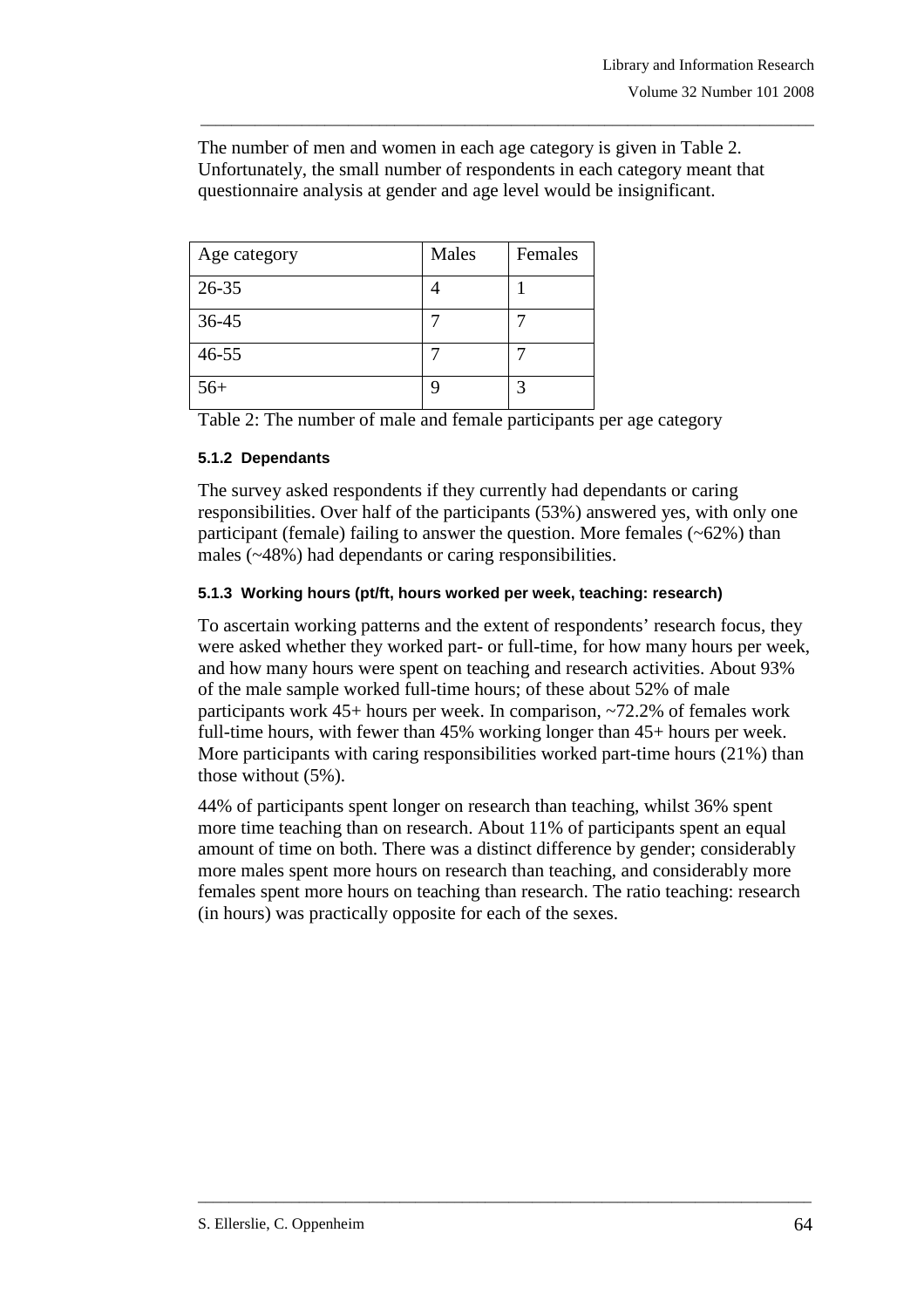

Figure 2: Hours spent on teaching or research by gender

Interestingly, in terms of hours worked, excluding the results of category '0-5 hours', there was a linear relationship between the hours spent on research and the proportion of participants with responsibilities.

| 0-5 hours | 6-15 hours | $16-25$ hours | $26+ hours$ |
|-----------|------------|---------------|-------------|
| 67%       | 44%        | 45%           | 70%         |

Table 3: The percentage of LIS academics per research category that have dependant and/or caring responsibilities

#### **5.2 Maslow's hierarchy of needs**

Using Maslow's hierarchy of needs as a model, two sets of questions were put to the LIS academics. One set asked them to indicate how important certain elements (from job security through to help with personal problems) were to them. The other set asked them to indicate the extent to which they felt those needs were being met within their workplace.

\_\_\_\_\_\_\_\_\_\_\_\_\_\_\_\_\_\_\_\_\_\_\_\_\_\_\_\_\_\_\_\_\_\_\_\_\_\_\_\_\_\_\_\_\_\_\_\_\_\_\_\_\_\_\_\_\_\_\_\_\_\_\_\_\_\_\_\_\_\_\_\_\_\_\_\_\_\_\_

Figure 3 shows the results from four primary needs by gender.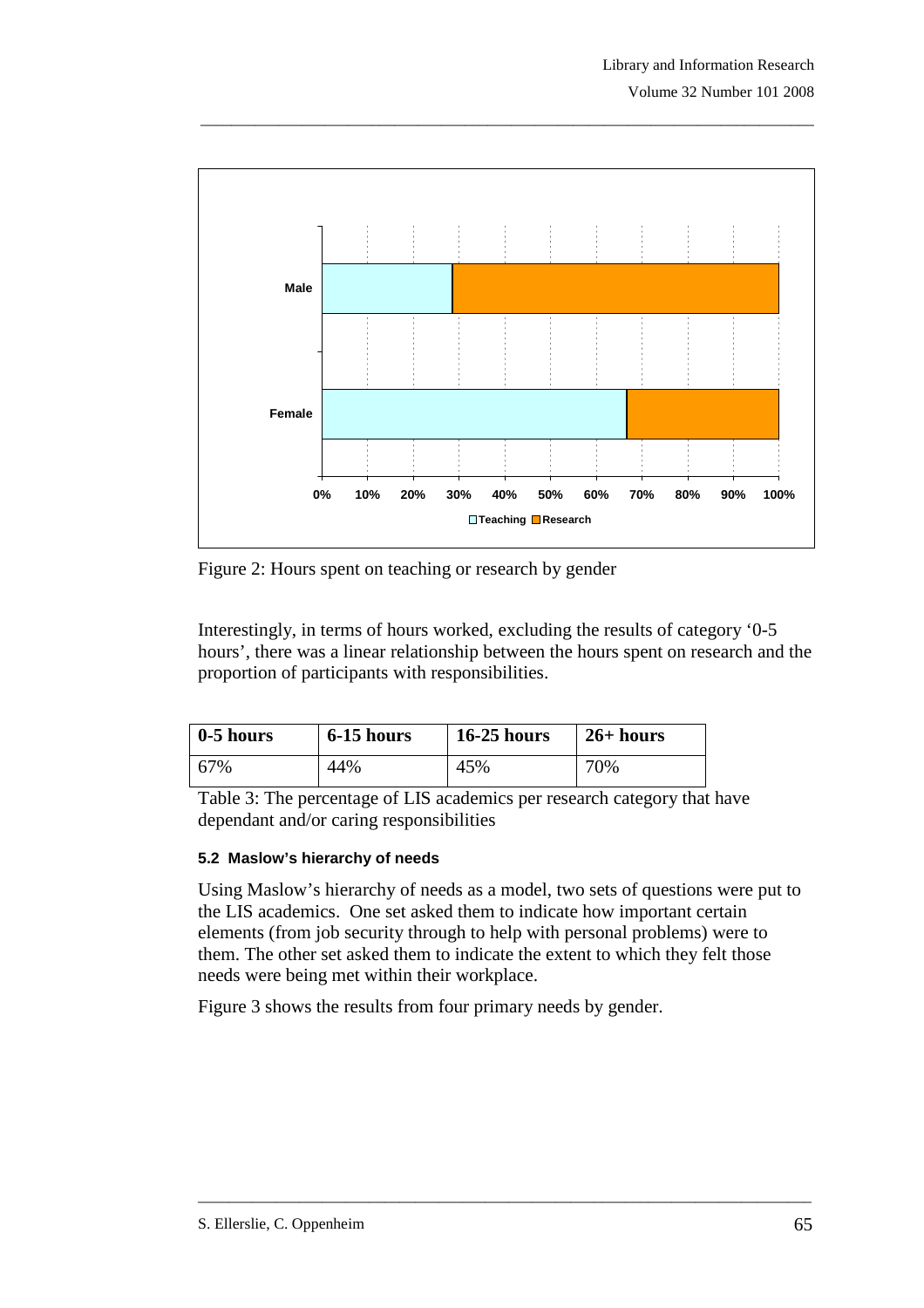



For men and women, salary showed the greatest disparity between importance and satisfaction, followed by job security. There was a wider gulf in the set of results for female respondents. In terms of Maslow's hierarchy of needs, the women appeared to have fewer basic 'levels' fulfilled, which may, in turn, impact on their motivation.

## **5.2.1 Maslow needs by gender**

Figure 4 illustrates the importance of all Maslow needs to respondents by gender and Figure 5 illustrates the perceived satisfaction of those needs. There is little difference in the order of the needs between the sexes, but the most notable was the importance of sympathetic understanding and/or help with personal problems to the careers of females. About 72% of females considered this factor important/ very important to their careers, whilst ~6% thought it was unimportant/ very unimportant. Almost conforming to stereotype, ~44% of men deemed sympathetic understanding to be important/ very important, and  $\sim$ 30% considered it to be unimportant/ very unimportant to their careers.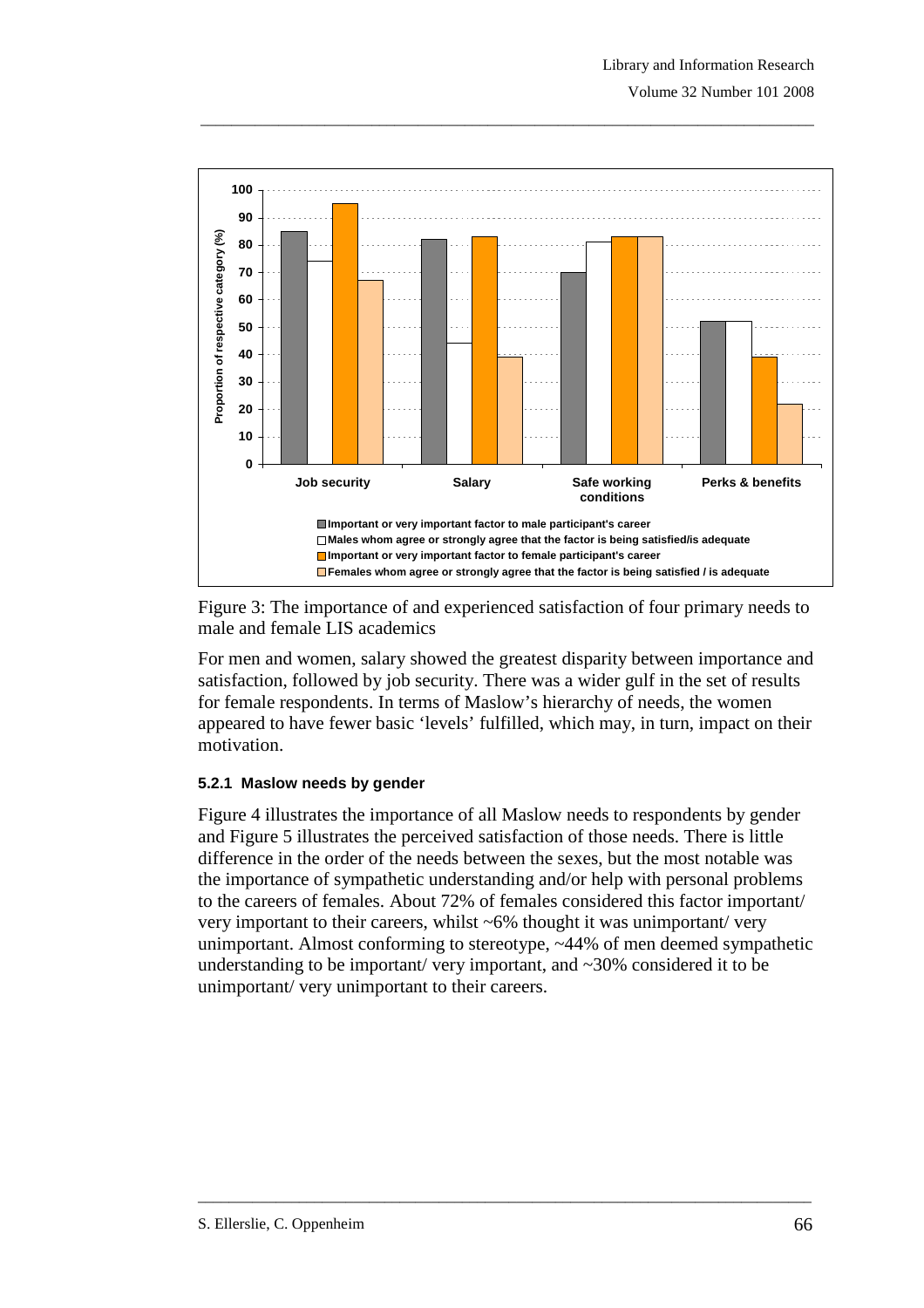

Figure 4: Needs that are important to LIS academics in general and by gender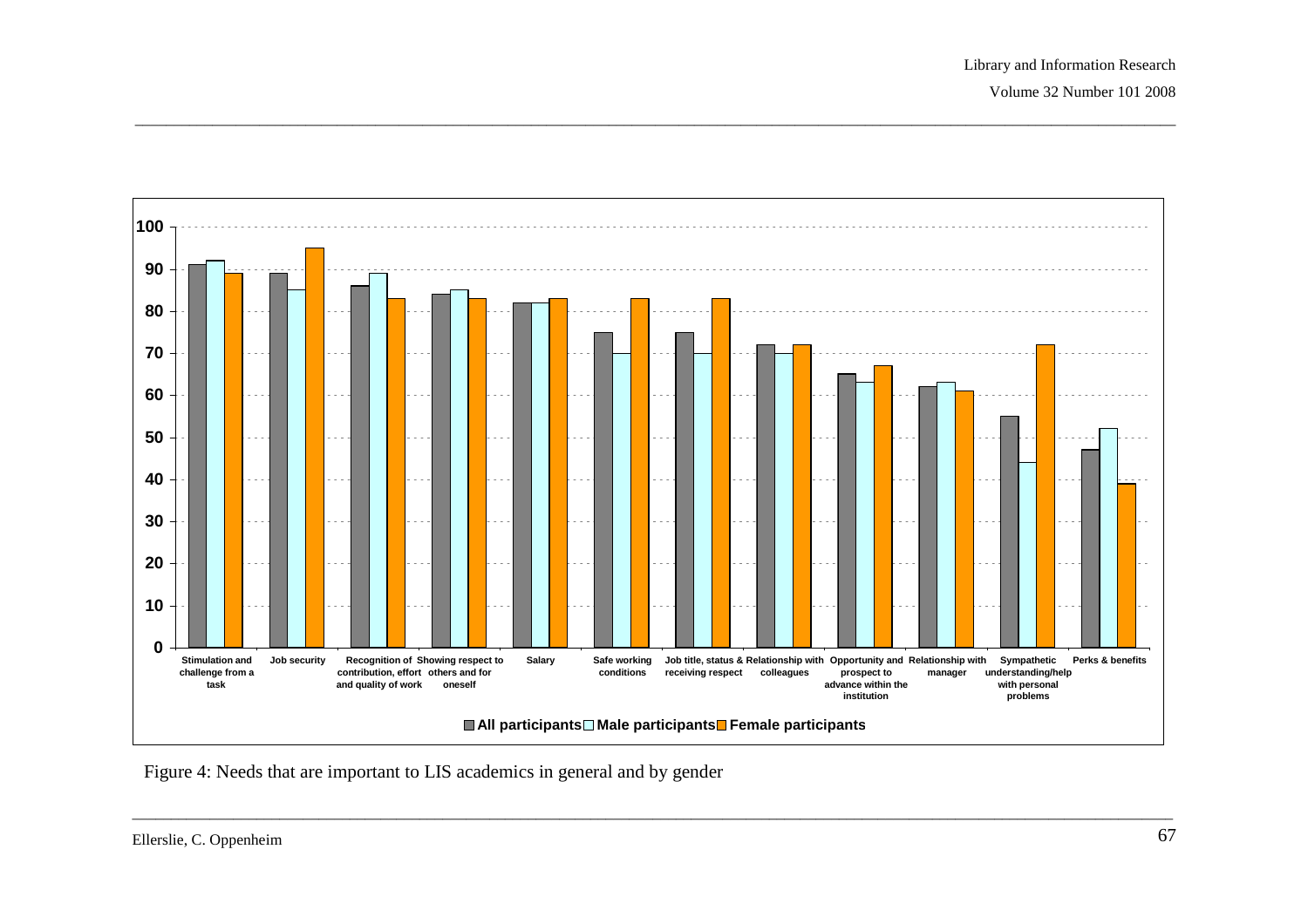

Figure 5: Needs that were perceived to be satisfied by LIS academics in general and by gender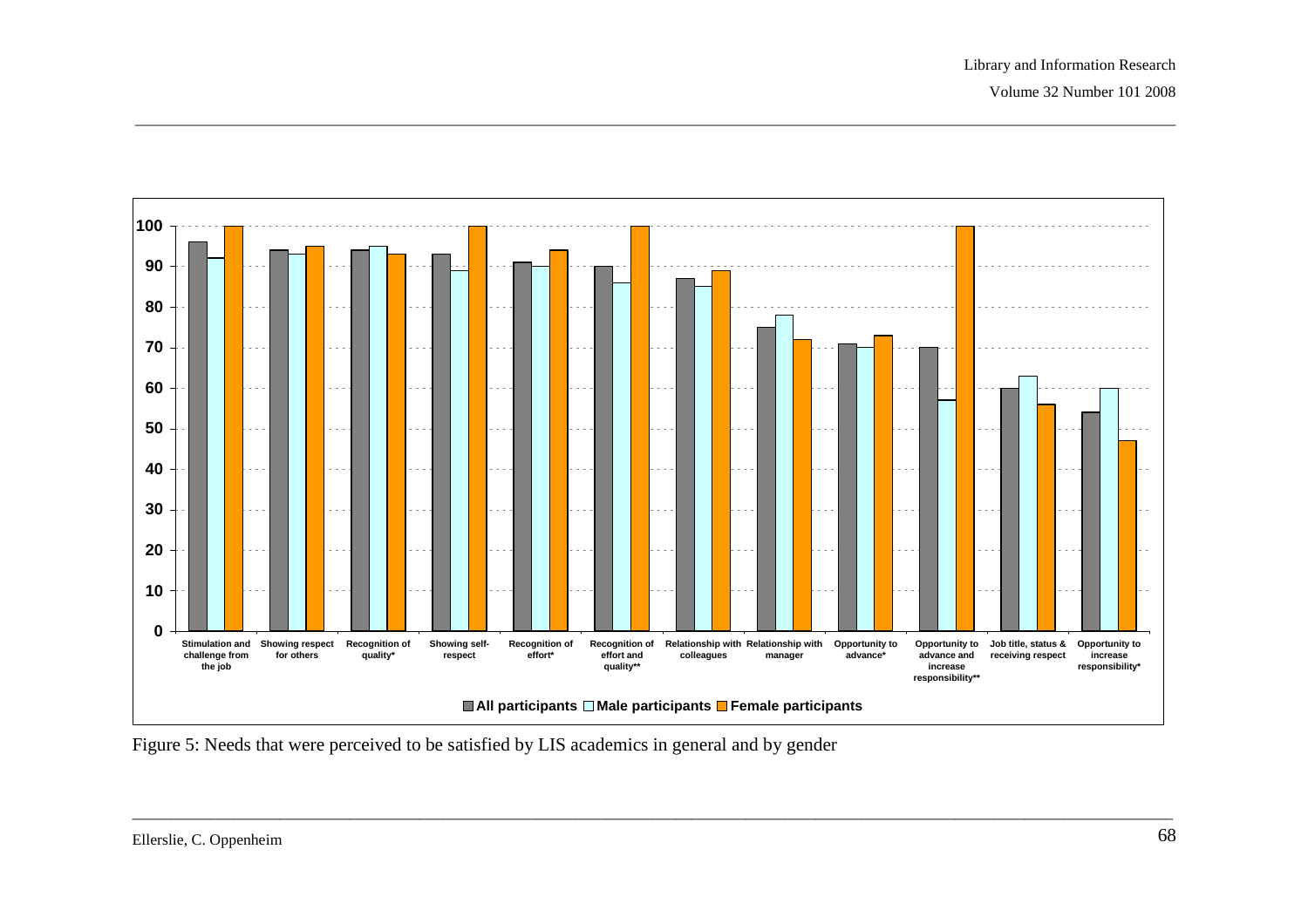#### **5.3 Primary motivation (after Herzberg)**

Respondents were asked to what extent they agreed with three statements based on Herzberg's 2-factor theory:

\_\_\_\_\_\_\_\_\_\_\_\_\_\_\_\_\_\_\_\_\_\_\_\_\_\_\_\_\_\_\_\_\_\_\_\_\_\_\_\_\_\_\_\_\_\_\_\_\_\_\_\_\_\_\_\_\_\_\_\_\_\_\_\_\_\_\_\_\_\_\_\_\_\_\_\_\_\_\_

- 1) I am primarily motivated to work by my job role itself, e.g. the task/project, personal interest, responsibility, achievement, etc.
- 2) I am primarily motivated to work by external factors within the work environment, e.g., working relationships, commitment and loyalty to colleagues, salary, etc.
- 3) I am primarily motivated to work by external factors away from my current job, e.g., personal life, financial responsibilities, etc.

Figure 6 shows that 76% of participants agreed/ strongly agreed that they were motivated by the job role itself. However, females were significantly more motivated than males by factors within the workplace, including salary, which may explain the stark contrast in results of the 'salary factor' per gender. To a lesser extent, a source of motivation for more males than females are external factors away from the work place, i.e. personal life, which is a surprising result as traditionally men are seen to be more career driven than women.



Figure 6: Sources of motivation for male and female LIS academics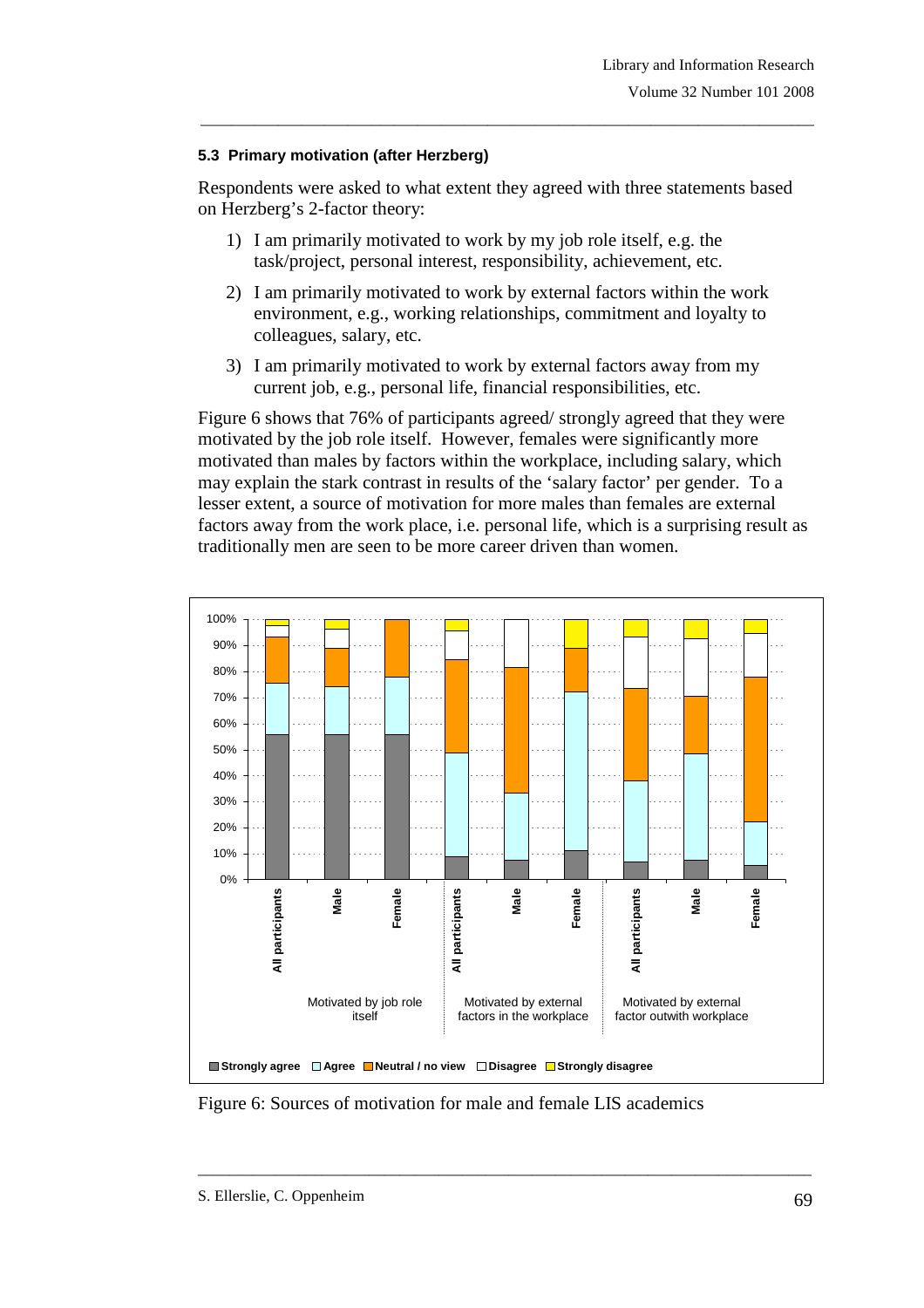## **5.4 Motivation and scholarly output**

As well as asking academics what motivates them, they were asked about the effects of motivation on their scholarly publishing output. Six statements were offered and respondents were asked to indicate the extent to which they agreed with them. They were:

\_\_\_\_\_\_\_\_\_\_\_\_\_\_\_\_\_\_\_\_\_\_\_\_\_\_\_\_\_\_\_\_\_\_\_\_\_\_\_\_\_\_\_\_\_\_\_\_\_\_\_\_\_\_\_\_\_\_\_\_\_\_\_\_\_\_\_\_\_\_\_\_\_\_\_\_\_\_\_

- 1) When I am motivated, I feel that I produce a high volume of work
- 2) When I am motivated, I feel that the quality of my work is of a high standard
- 3) Getting scholarly articles published is important to me
- 4) Getting publication in the popular or professional media…is important to me
- 5) I need to get published in order to succeed in academia
- 6) I get great satisfaction from seeing an article of mine published

Both sexes agreed /strongly agreed that being motivated had a positive impact on both their volume of output (~74% of males and ~89% of females agreed /strongly agreed with this statement), and on the quality of output (~93% of males and ~95% of females agreed/ strongly agreed with this statement).

Similar opinions were shared by both sexes on the importance and effect of publishing. About 74% of males and 78% of females got a high level of satisfaction from seeing an article of theirs published; 74% of males and ~78% of females strongly /very strongly believed that it is important to be published; and ~63% of males and ~78% of females strongly/ very strongly thought they need to get published in order to succeed in academia. About 48% of males and only 32% of females strongly/ very strongly agreed that it's important to get publications in the popular or professional media, but there was a broad range of answers and more males (37%) than females ( $\sim$ 28%) also thought it was unimportant/ very unimportant.

## **5.5 Job satisfaction**

Respondents were asked to indicate on a Likert scale from very satisfied, to very dissatisfied how satisfied and happy they were in their current job. Figure 7 shows that 62% of participants were satisfied/ very satisfied in their current job, whilst 25% were dissatisfied/ very dissatisfied. Almost twice the number of females were dissatisfied/ very dissatisfied in their current job than males, and nearly five times more males were very satisfied than females.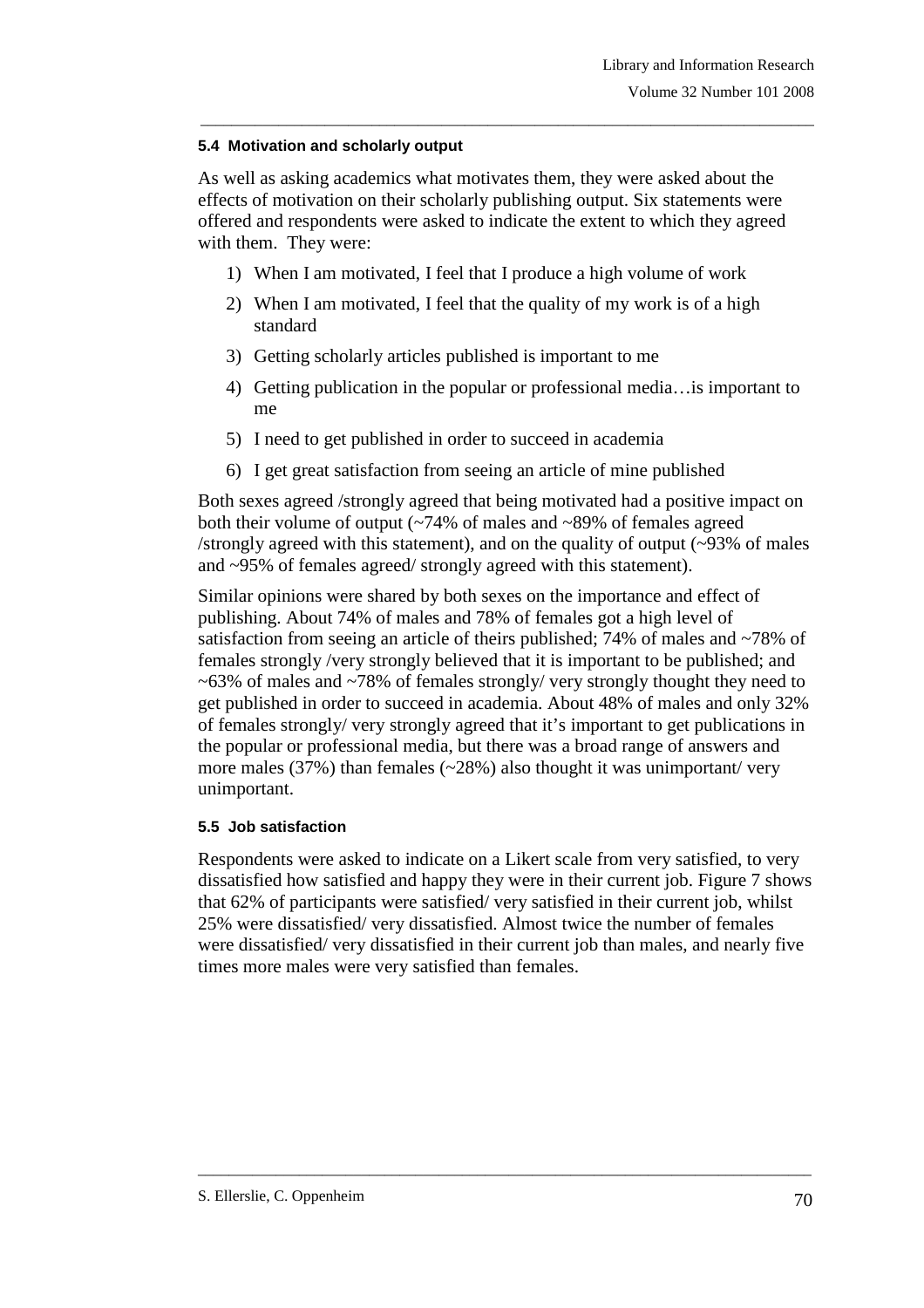

Figure 7: Job satisfaction experienced by LIS academics



Figure 8: Job satisfaction of LIS academics by gender

# **5.5.1 Maslow factors and job satisfaction**

A cross-tabulation was performed on the importance of the four primary Maslow needs (job security, salary, safe working conditions, and perks and benefits) to respondents compared with their job satisfaction levels. The results (Figure 9)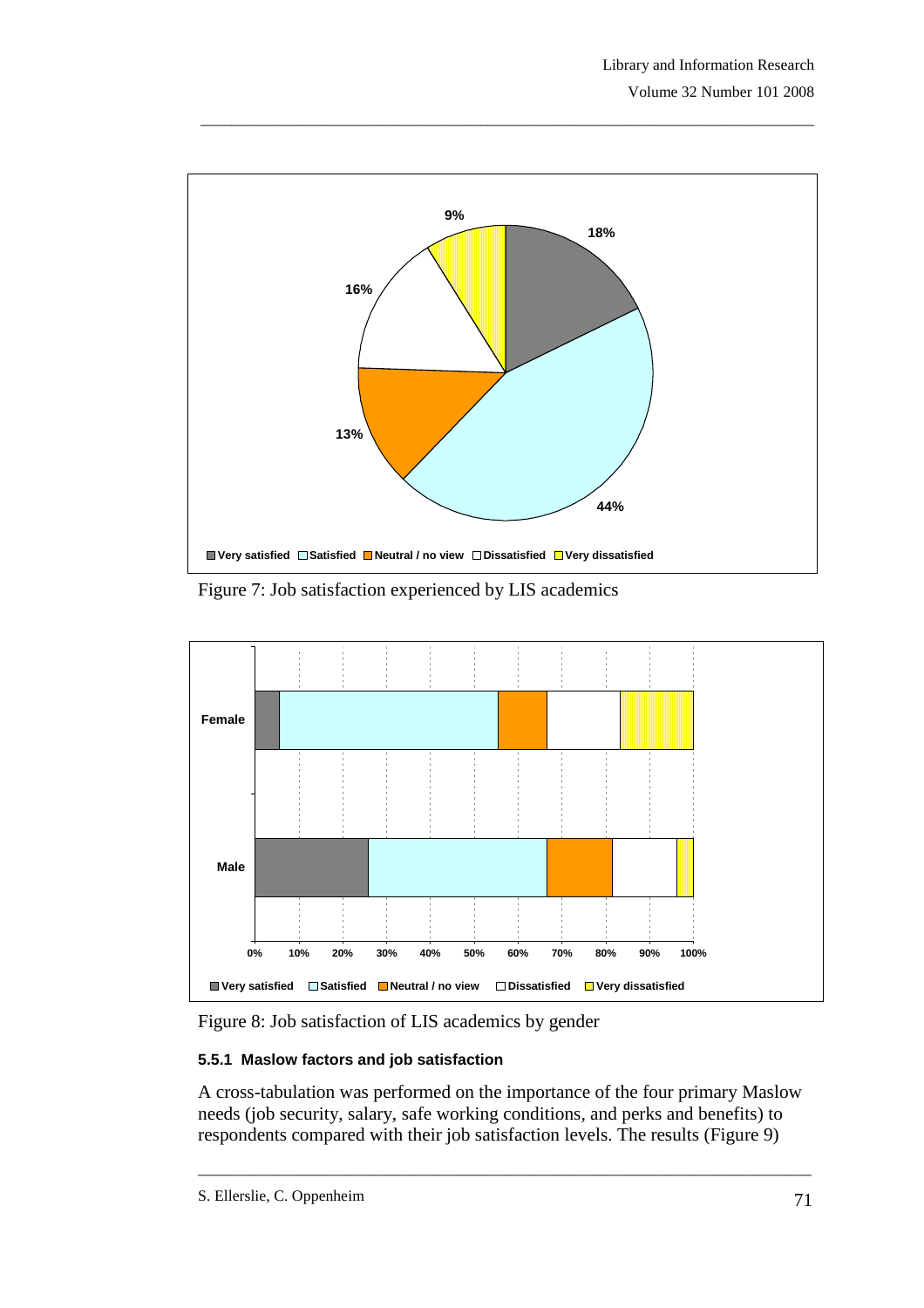show that each of these factors was more important to participants who were dissatisfied/ very dissatisfied with their job, and revealed differences between the level of importance per factor and whether the factor was being satisfied/ adequately met. In stark contrast, the participants who were satisfied/ very satisfied agreed that each of these factors (bar salary) were satisfied/ adequately met.

\_\_\_\_\_\_\_\_\_\_\_\_\_\_\_\_\_\_\_\_\_\_\_\_\_\_\_\_\_\_\_\_\_\_\_\_\_\_\_\_\_\_\_\_\_\_\_\_\_\_\_\_\_\_\_\_\_\_\_\_\_\_\_\_\_\_\_\_\_\_\_\_\_\_\_\_\_\_\_



Figure 9: The importance and experienced satisfaction of four keys factors for LIS academics who are satisfied/ very satisfied and for LIS academics who are dissatisfied/ very dissatisfied.

#### **5.5.2 Primary motivation and job satisfaction**

A further cross-tabulation was performed on the source of primary motivation for respondents and their job satisfaction levels. Figure 10 shows the results. Interestingly, the predominating source of motivation for participants who were satisfied/ very satisfied was the job role itself. Whilst the job role was a source of motivation to a slightly lesser extent to participants who were dissatisfied/ very dissatisfied, they were also far more motivated by external factors outside the workplace. Of course, all such findings can be interpreted in two ways. Either the job dissatisfaction leads to motivation by factors external to the workplace, or the external sources of motivation lead to job dissatisfaction.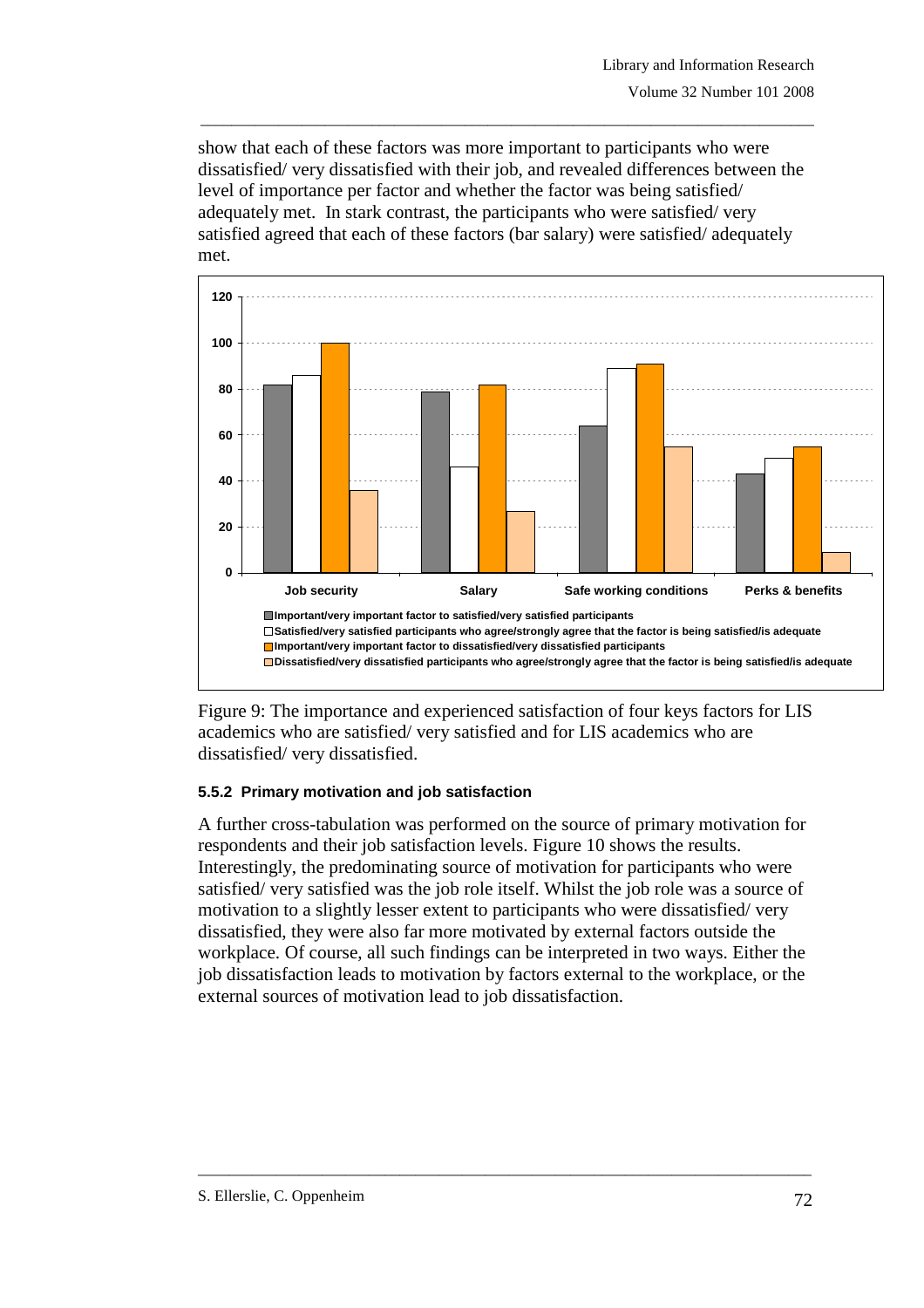

Figure 10: The sources of motivation in comparison to level of job satisfaction experienced by LIS academics

## **5.6 Time spent on research and motivation**

Further analysis was performed to see if there was any relationship between respondents' research focus (i.e. the number of hours spent doing research and their teaching: research ratio), and their motivation and job satisfaction levels.

All participants in the different 'hours spent on research' categories believed that when they were motivated, they produced a high volume of work and high quality work. Whilst the majority of all these categories were motivated by the job role itself as opposed to external factors, it is a more commonly shared view of the participants who spend longer hours on research (Table 4).

| $\vert$ 0-5 hours | $6-15$ hours | $16-25$ hours | $\frac{1}{26}$ hours |
|-------------------|--------------|---------------|----------------------|
| 67%               | 74%          | 82%           | 80%                  |

Table 4: The percentage of LIS academics per research category that are motivated by the job role itself

It could therefore be inferred that LIS academics are more motivated by job roles that allow them to do a lot of research.

#### **5.6.1 Time spent on research and job satisfaction**

It also appears that the amount of time a participant spent on research per week is connected to their level of job satisfaction. About 27% of participants who were satisfied/ very satisfied in their job, spent 26+ hours per week on research, compared with 18% of participants who were dissatisfied/ very dissatisfied.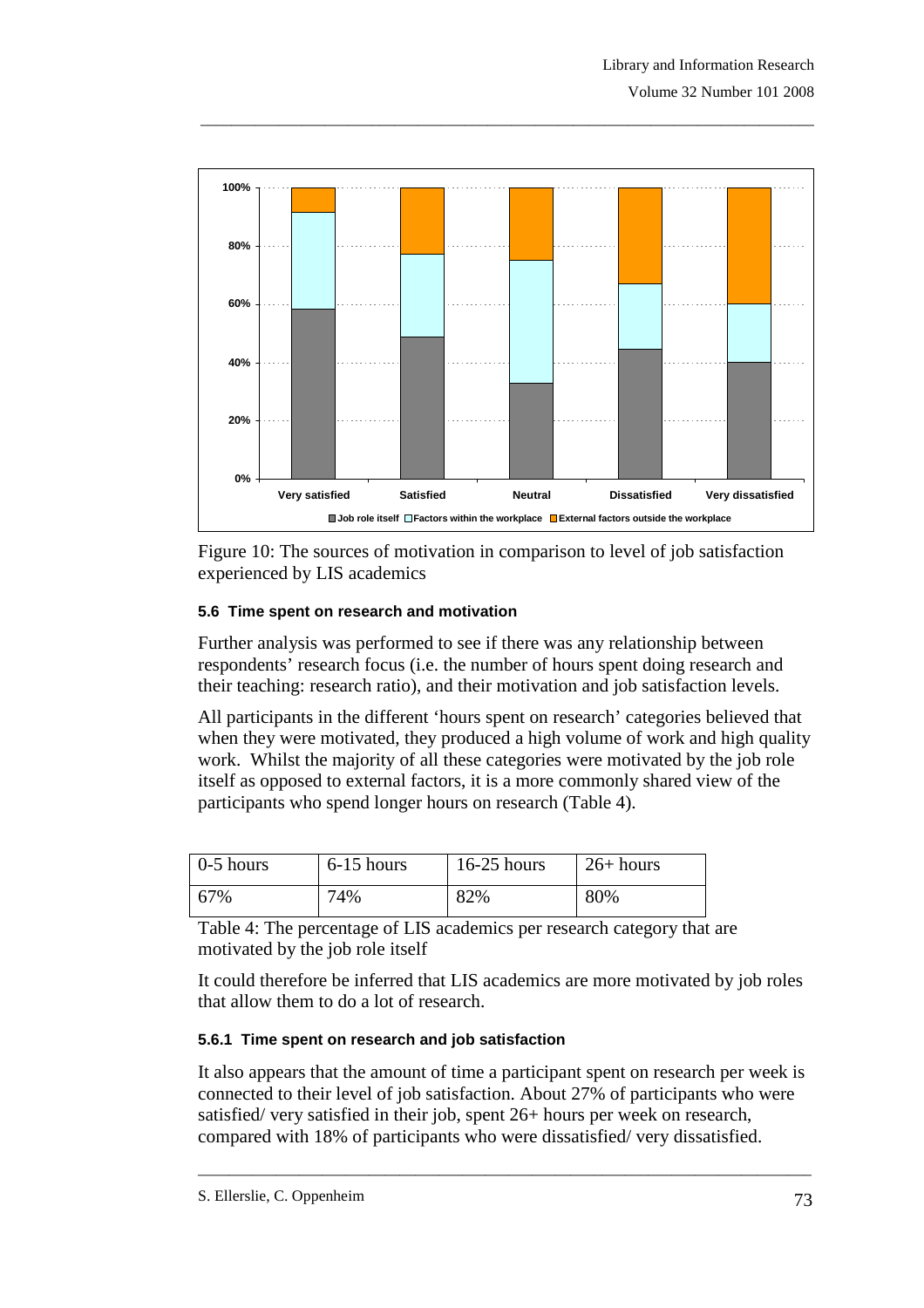About 11% of participants who were satisfied/ very satisfied in their job, spent 0-5 hours per week on research, compared with 27% of participants who were dissatisfied/ very dissatisfied.

\_\_\_\_\_\_\_\_\_\_\_\_\_\_\_\_\_\_\_\_\_\_\_\_\_\_\_\_\_\_\_\_\_\_\_\_\_\_\_\_\_\_\_\_\_\_\_\_\_\_\_\_\_\_\_\_\_\_\_\_\_\_\_\_\_\_\_\_\_\_\_\_\_\_\_\_\_\_\_

#### **5.6.2 Teaching: research ratio and job satisfaction**

The teaching: research ratio for participants who were satisfied/ very satisfied was inversely proportional to participants who were dissatisfied/ very dissatisfied (see Figure 11). This again suggests that LIS academics prefer to spend more of their time on research than teaching, and that this, in turn, affects their level of job satisfaction.



Figure 11: A comparison between levels of job satisfaction of LIS academics and on which activity, teaching or research, they spent more time

## **5.7 Publication count**

As noted above, 462 publications were counted for the 45 respondents between 2000-2006. The average publication count was 10.3, with a range of 0-92. No published articles could be located for four respondents. The majority of LIS academics had published between one and five articles.

Authors were categorised according to their volume of publications using the figures 0-5, 6-10, 11-20, and 21+ publications. These groups were created to distinguish frequent and infrequent publishers and also to ensure that there were adequate numbers of participants per group to allow for analysis. Figure 12 illustrates the results.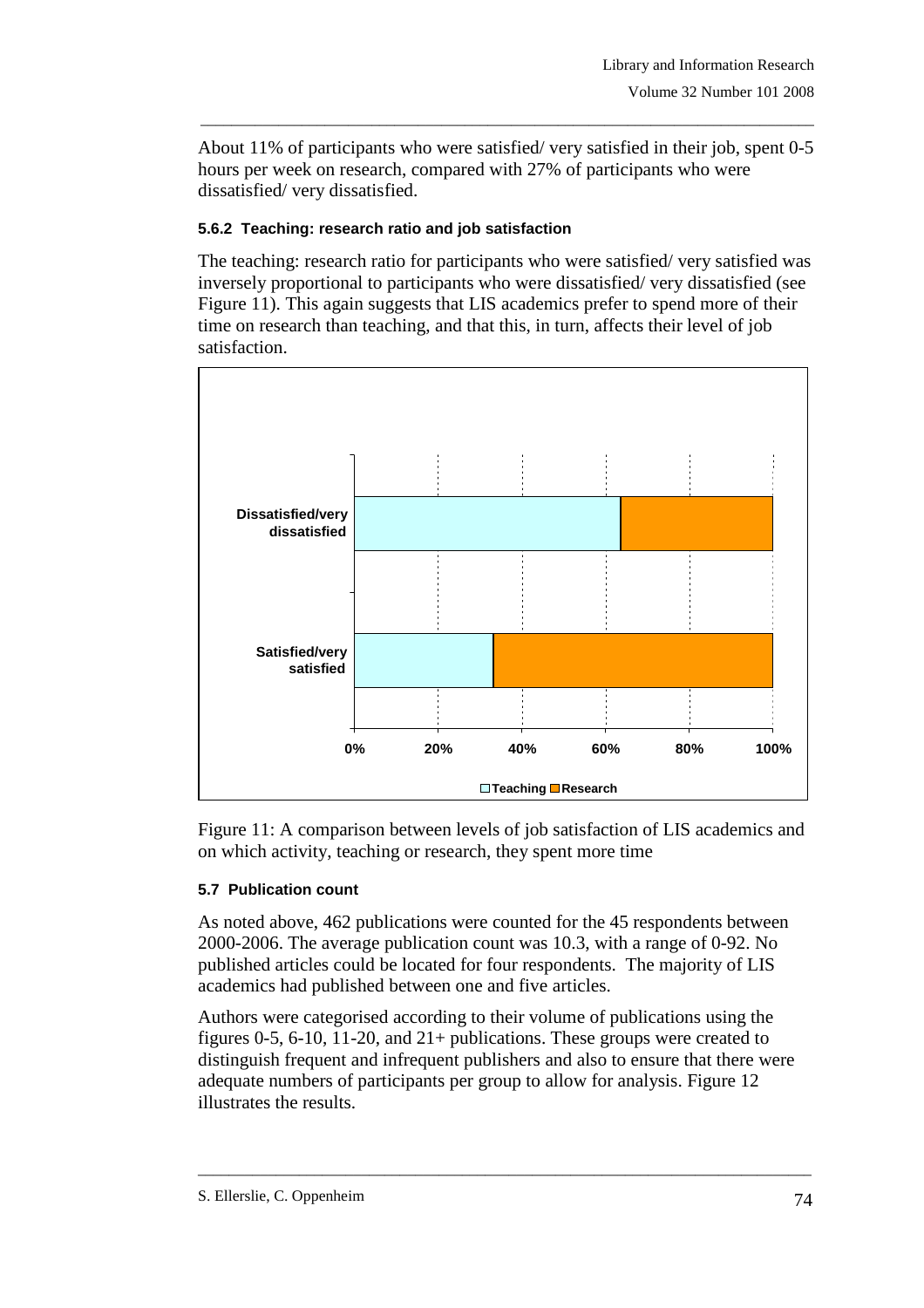

Figure 12: The number of published articles by respondents between 2000 – October 2006

## **5.7.1 Publication count by gender**

Past studies across an array of disciplines have highlighted trends that males publish more than their female counterparts (Penas and Willett, 2006). The results of this study echo these findings (Table 5). It is unlikely that the reason is a lack of females within the sector, as LIS has been proven to attract both sexes (as illustrated by the response rate to this study). In contrast to findings by Penas and Willett (2006), a significant difference was found between the numbers of citations by gender within LIS. Interestingly, no substantial difference in selfcitations between the sexes was found (Table 6).

|                                    | Male | Female |
|------------------------------------|------|--------|
| Authors                            | 27   | 18     |
| Publications                       | 306  | 156    |
| Citations                          | 289  | 171    |
| Citations excluding self-citations | 229  | 130    |

Table 5: Publications by, and citations to, male and female LIS academics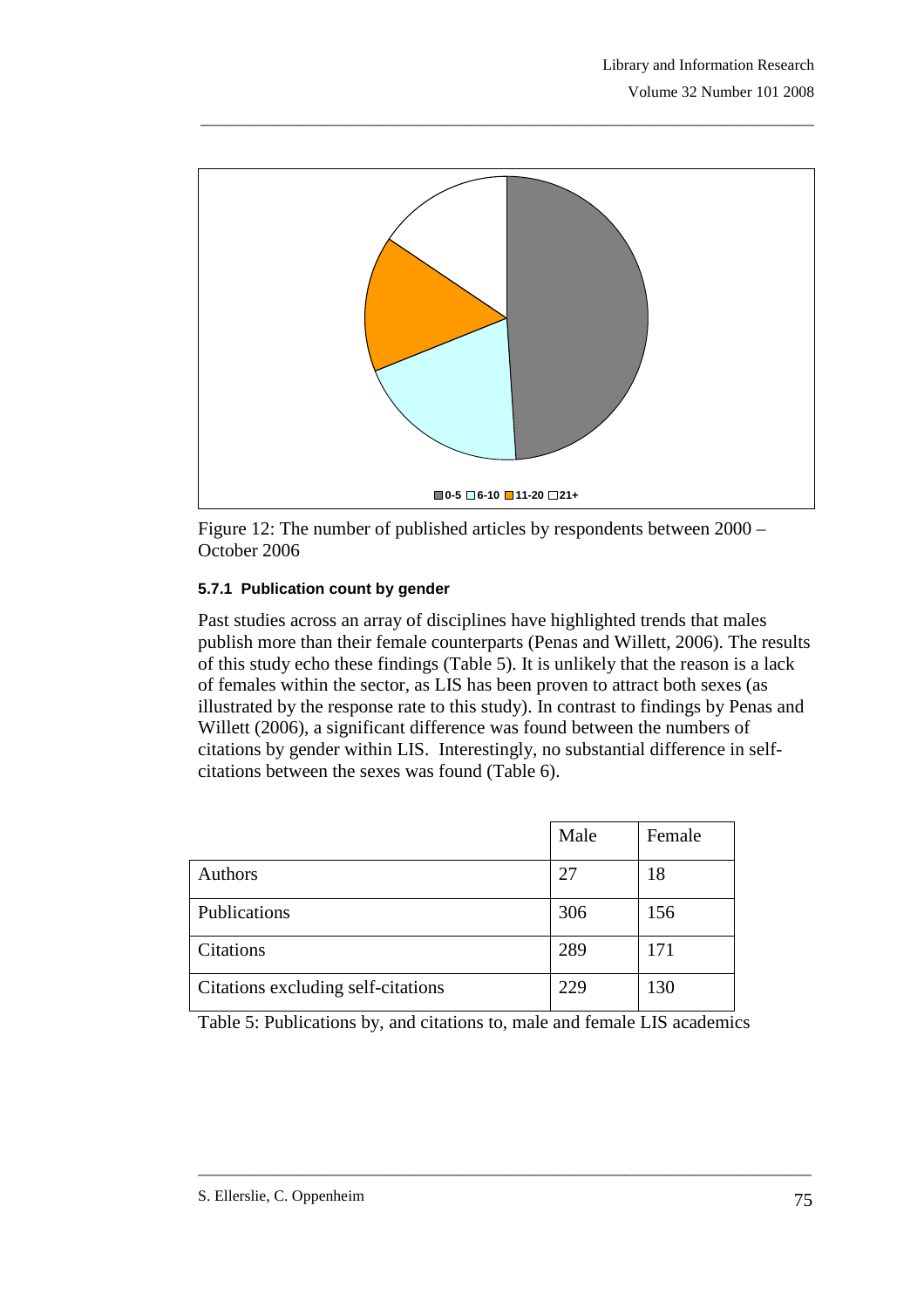|                                                        | Male  | Female | Overall |
|--------------------------------------------------------|-------|--------|---------|
| Mean publications per author                           | 11.33 | 8.67   | 10.27   |
| Mean citations per author                              | 10.70 | 9.50   | 10.22   |
| Mean citations excluding self-citations, per<br>author | 8.48  | 7.22   | 7.98    |

Table 6: Mean publications by, and citations to, male and female LIS academics

#### **5.7.2 The h-index**

Figure 13 shows the relationship between the *h-index* of LIS academics and publication counts and citation counts. There was a strong relationship between the *h-index* and publication count and citation count, plainly suggesting that if you produce more, then you are likely to be cited more.



Figure 13: The relationship between the *h-index* of LIS academics and publication counts and citation counts

## **5.7.3 Publication count by age**

Figure 14 shows the number of publications per age category of respondents. It can be seen that, not surprisingly, those in the older age categories were more likely to have published more than those in the younger age groups.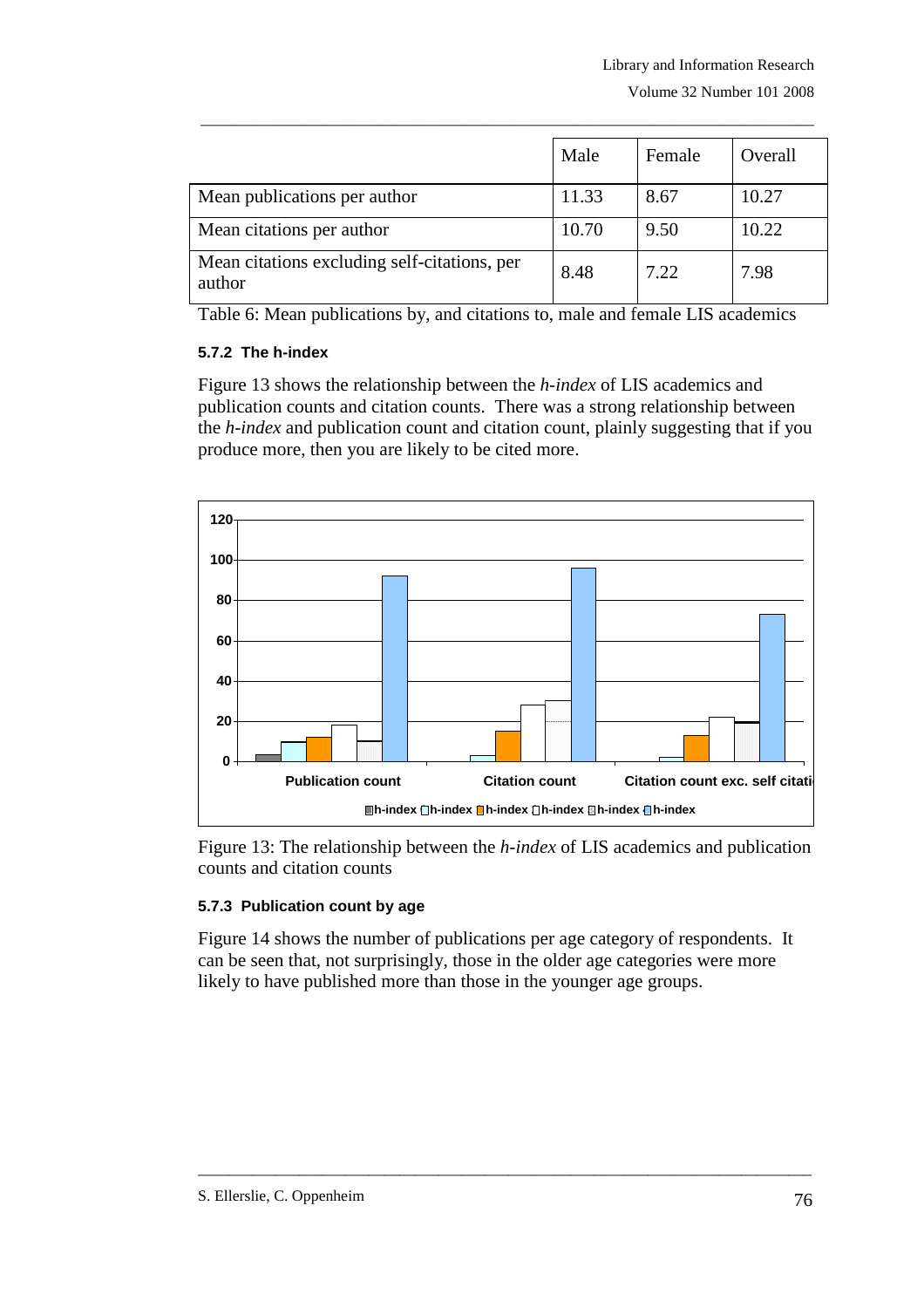

Figure 14: The number of publications produced by each age category of LIS academics

There are various factors that could explain these results. The more experienced the academic, the more established they are likely to be in their chosen field. They may therefore find it easier to obtain research funding, be involved in multiple projects simultaneously, including PhD supervision, all of which may result in a higher publication count. It may also be that some of the younger academics had been in their role for only a part of the five-year period of publication history that was analysed.

Figure 15 shows the mean publication and citation counts per age category of responding LIS academics. Again, the older the academic, the higher the publication count, and the higher the corresponding citation count.



Figure 15: Mean publication and citation counts per age category of LIS academics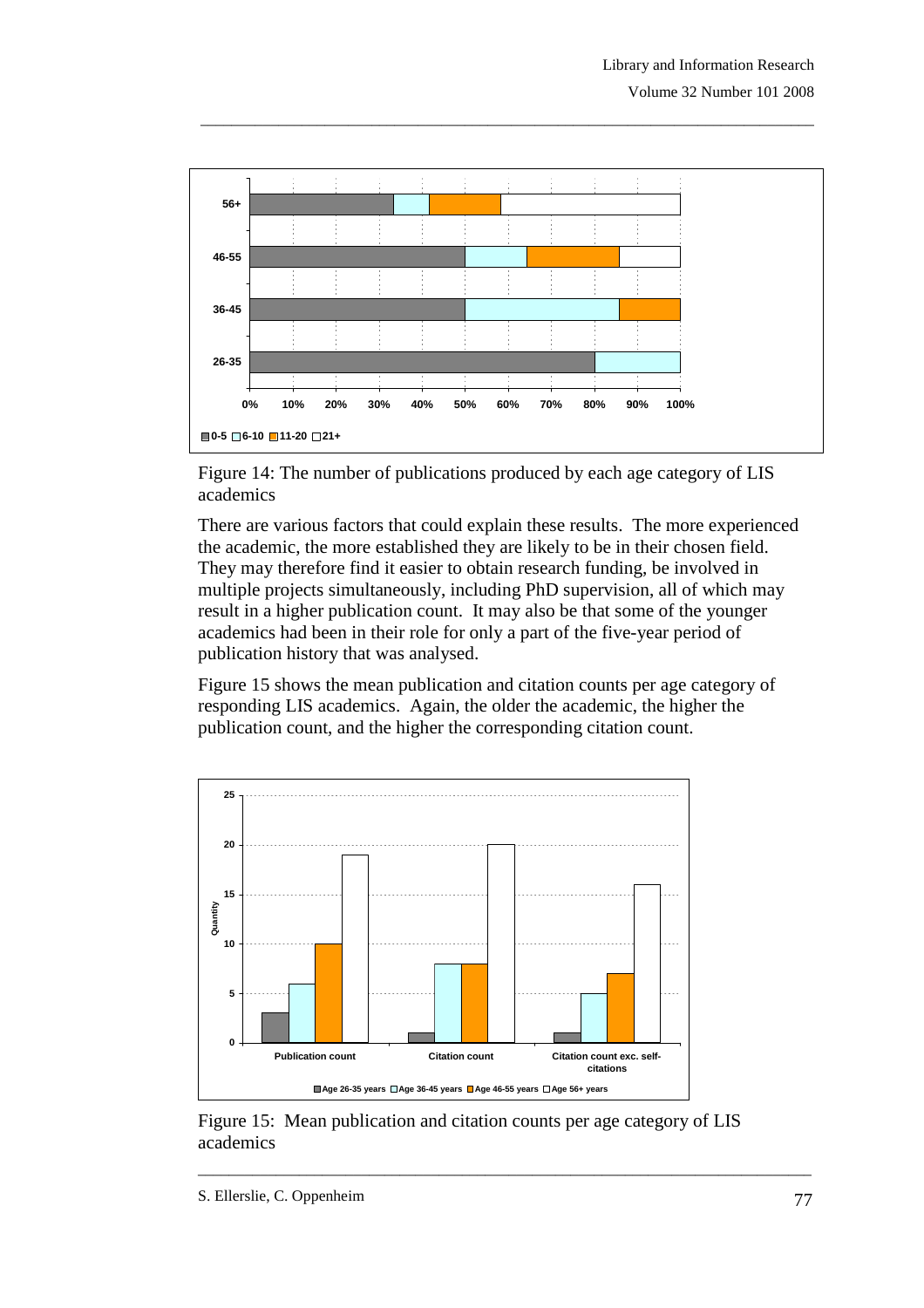## **5.7.4 Publication count by caring responsibilities**

The influence of having responsibilities is evident in the bibliometric analysis. Figure 16 shows that participants without responsibilities have a higher publication count and citation count than those that do not.

\_\_\_\_\_\_\_\_\_\_\_\_\_\_\_\_\_\_\_\_\_\_\_\_\_\_\_\_\_\_\_\_\_\_\_\_\_\_\_\_\_\_\_\_\_\_\_\_\_\_\_\_\_\_\_\_\_\_\_\_\_\_\_\_\_\_\_\_\_\_\_\_\_\_\_\_\_\_\_



Figure 16: Mean publications by, and citations to LIS academics with and without dependant and/or caring responsibilities

# **5.7.5 Caring responsibilities and views on scholarly publishing**

Figure 17 illustrates the views of respondents with and without responsibilities on the importance of publishing to their career. In every case, those with responsibilities showed less commitment to the concepts of: i) getting satisfaction from seeing an article published, ii) believing it was important to be published, and iii) thinking it was necessary to get published to succeed in academia.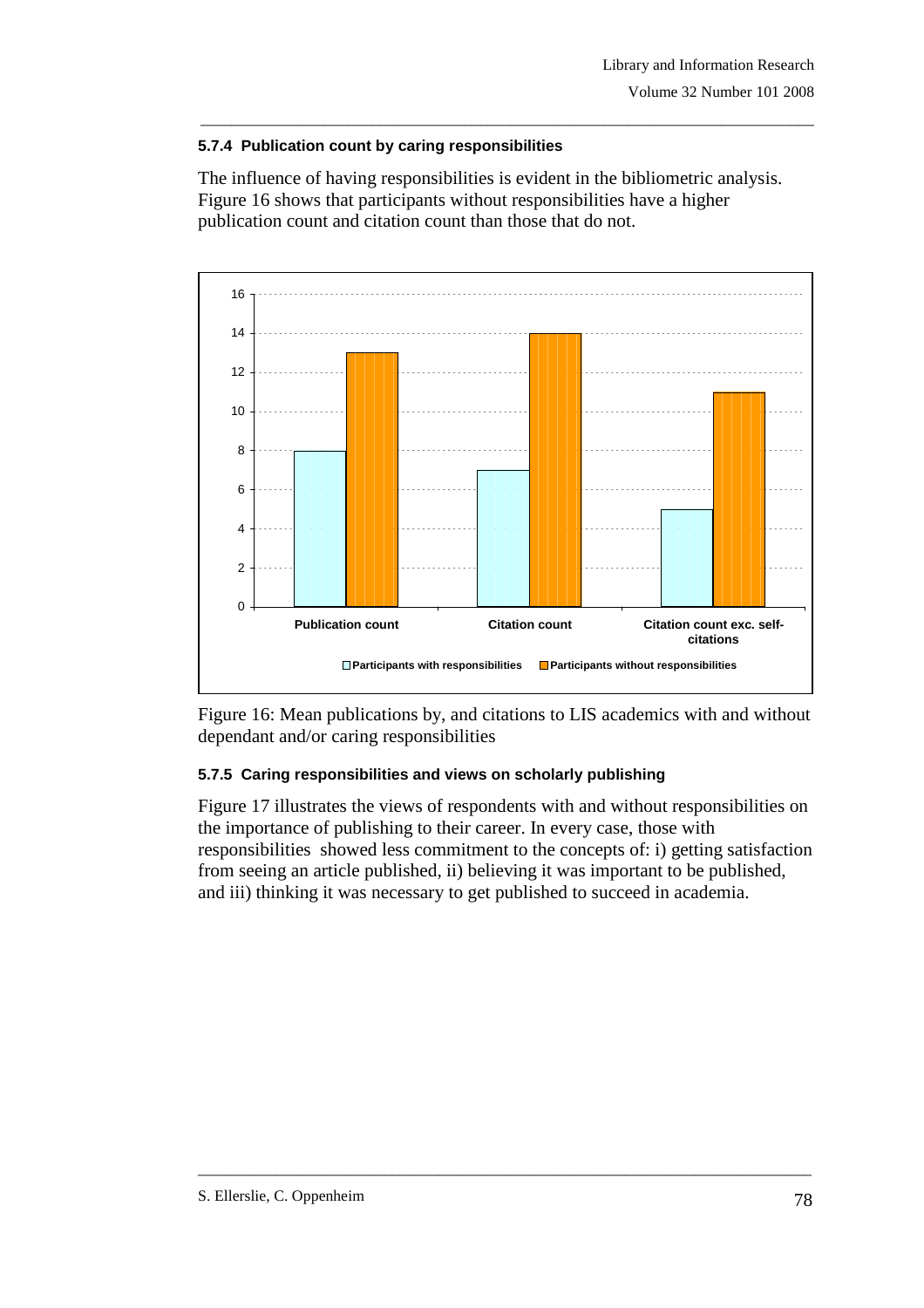

Figure 17: Views on publishing by LIS academics with and without caring responsibilities

Clearly, having responsibilities has a significant impact on the importance of scholarly publishing to an individual and therefore on the number of publications they produce.

#### **5.7.6 Hours spent on research and publication count**

Figure 18 shows the mean publications by, and citations to, LIS academics according to the number of hours they spend on research per week. Perhaps not surprisingly, those that spent fewer than 5 hours a week had significantly fewer publications and corresponding citations, than those that committed more time to research. Of greater interest was the fact that those that spent between 6-15 hours on research had far higher publication and citation counts than those that spent over 15 hours per week. It appears that there is an optimum amount of time to spend on research in order to produce the maximum number of articles. After this point productivity in terms of the quantity of articles and subsequent citations, decreases.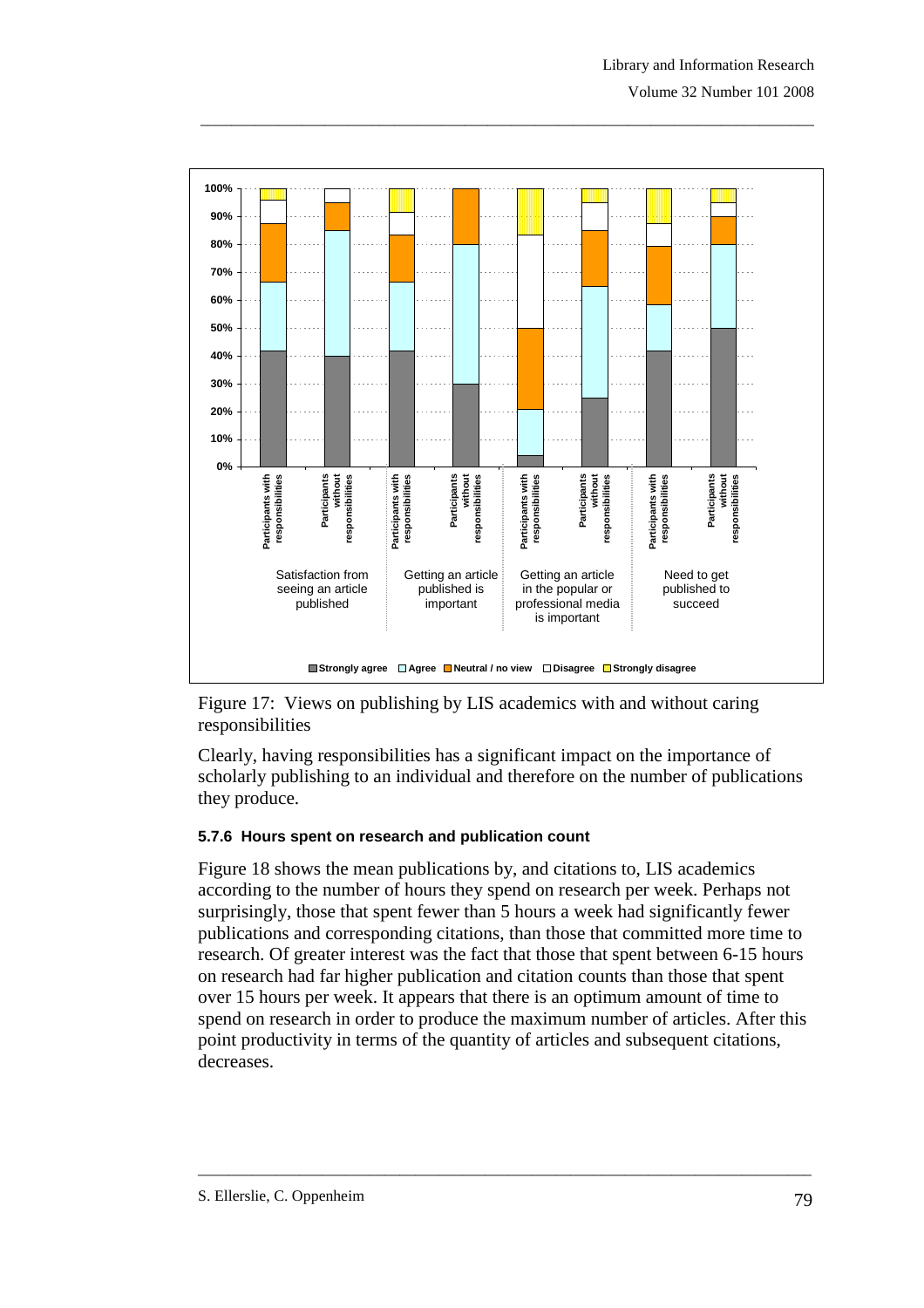

Figure 18: Mean publications by, citations to LIS academics according to the typical amount of hours devoted to research

#### **5.7.7 Importance of Maslow needs and publication count**

Figures 19-22 show the importance and experienced satisfaction of the four primary Maslow needs to respondents according to their publication output. Interestingly, participants who were the most prolific considered them of quite low importance. This may be because these motivating factors are being satisfied and are no longer a driver. They were the only group to believe that they were paid adequately for their role (Figure 22). This can also explain why participants who have produced the most also had the highest levels of job satisfaction; all were satisfied/ very satisfied (see below). The remaining LIS academics experienced shortfalls between how important they deem a factor to their career, and whether the factor is being satisfied/adequate for their role. There are two possible explanations:

- LIS academics who are proven to be productive are offered greater job security, salary and perks and benefits. Therefore, these factors have become less of a consideration and probably less important to their careers;
- Or LIS academics who are most prolific have a trait that means they place less emphasis on the importance of these factors, so they are easily satisfied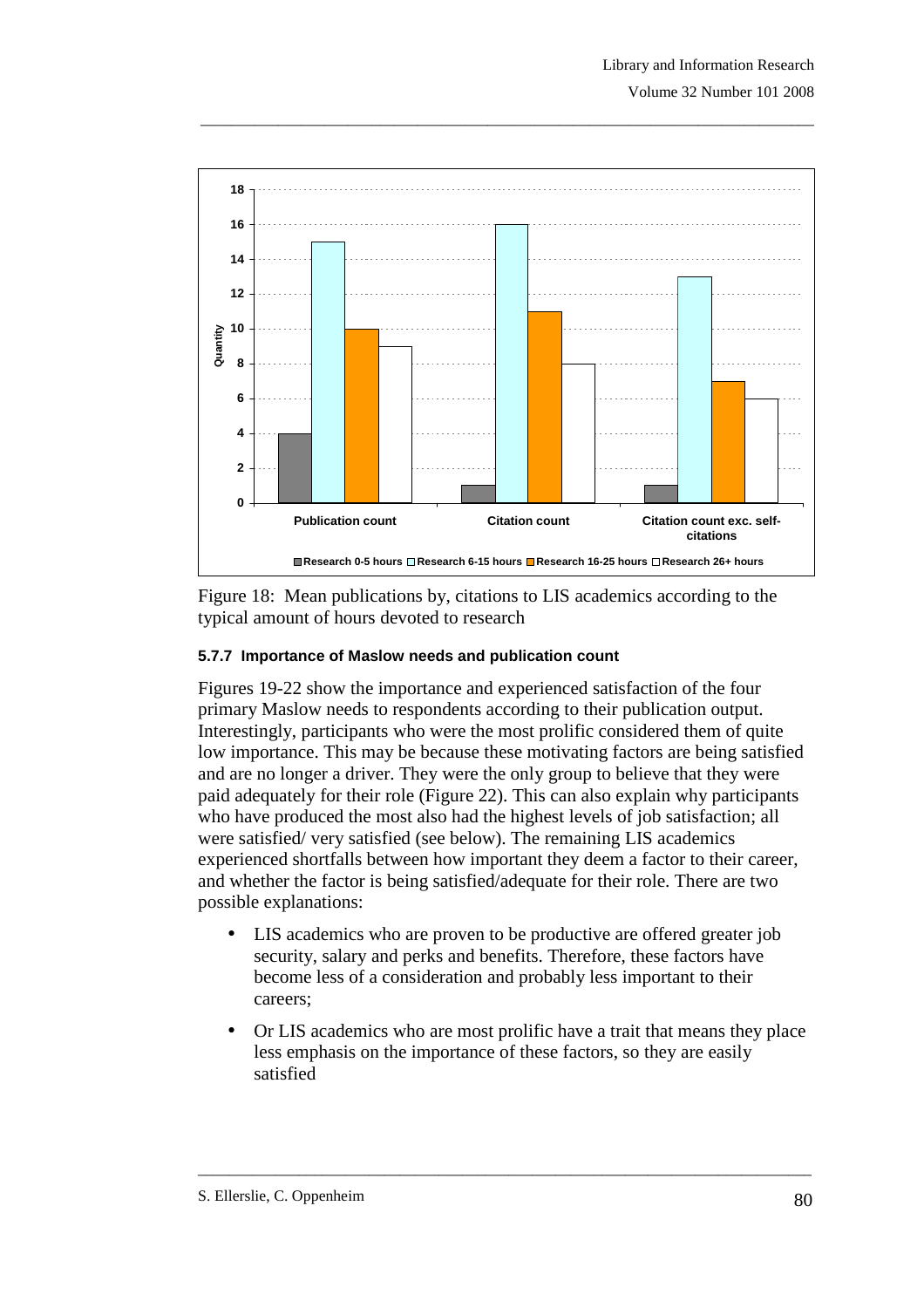

Figure 19: The importance and experienced satisfaction of four key factors to LIS academics that have published 0-5 articles



Figure 20: The importance and experienced satisfaction of four key factors to LIS academics that have published 6-10 articles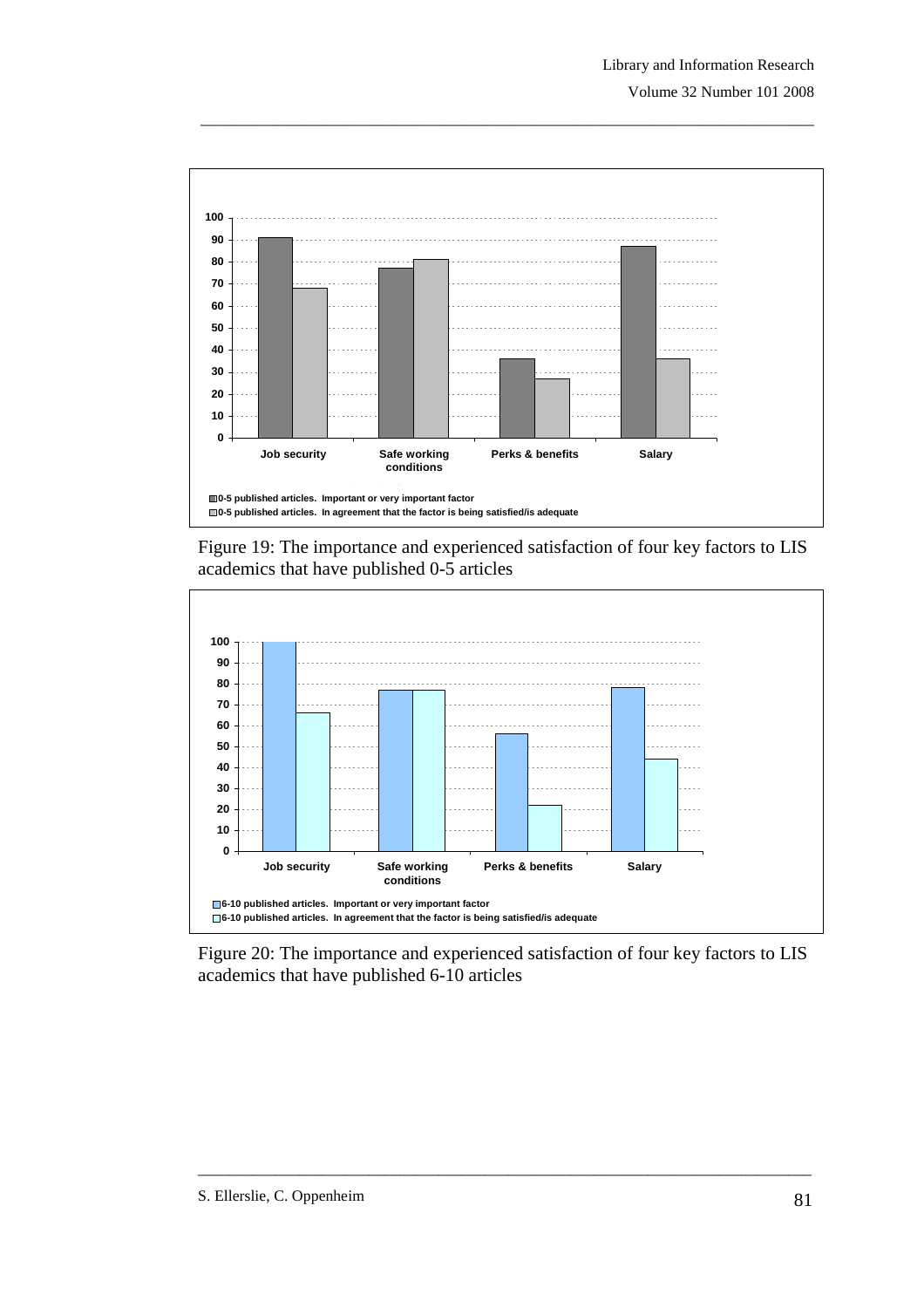

Figure 21: The importance and experienced satisfaction of four key factors to LIS academics that have published 11-20 articles



Figure 22: The importance and experienced satisfaction of four key factors to LIS academics that have published 21+ articles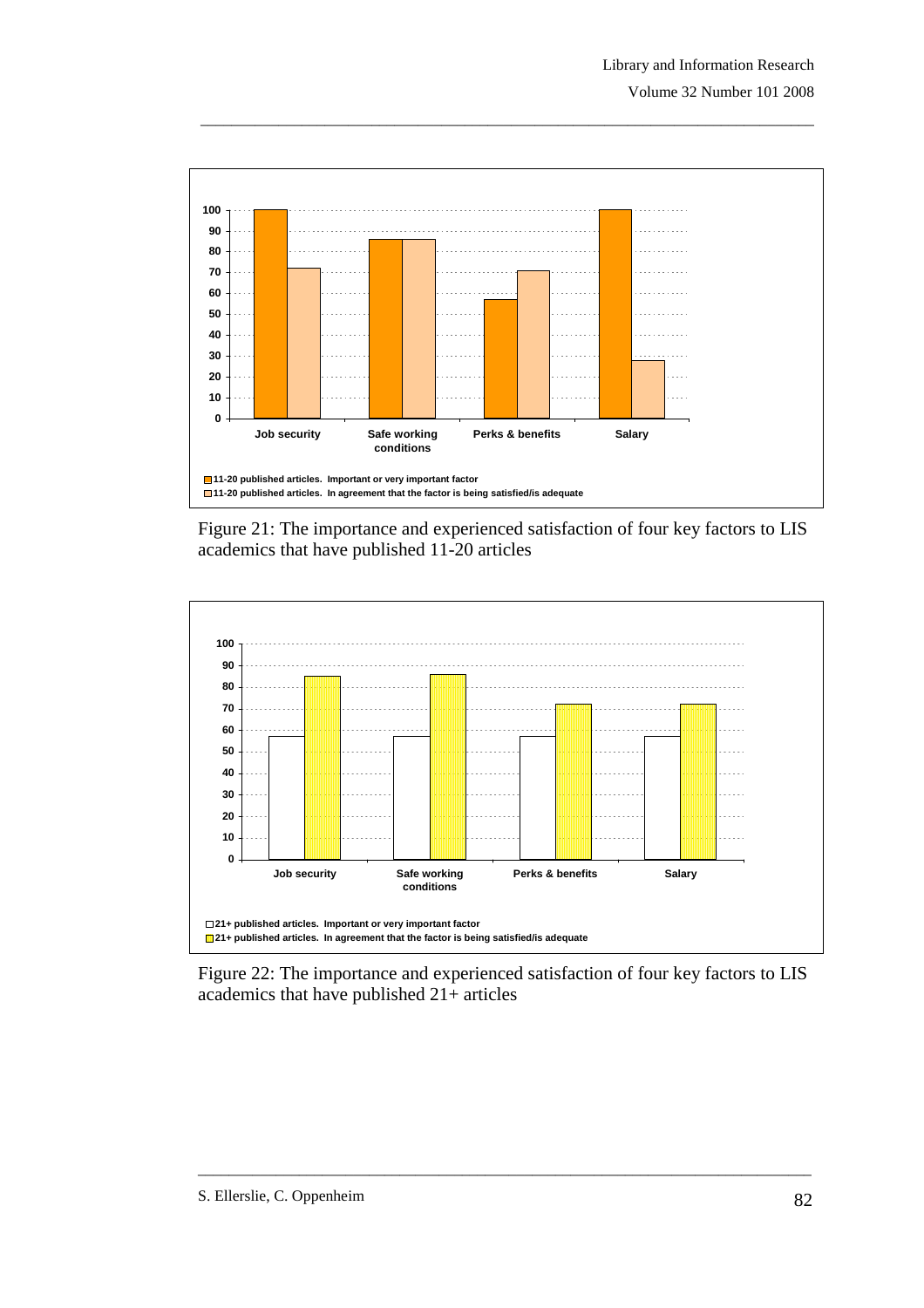## **5.7.8 Primary motivation and publication count**

The results also reveal that participants who were motivated by the job role itself produced higher quantities of publications that were more highly cited than others.

\_\_\_\_\_\_\_\_\_\_\_\_\_\_\_\_\_\_\_\_\_\_\_\_\_\_\_\_\_\_\_\_\_\_\_\_\_\_\_\_\_\_\_\_\_\_\_\_\_\_\_\_\_\_\_\_\_\_\_\_\_\_\_\_\_\_\_\_\_\_\_\_\_\_\_\_\_\_\_

|                                           | <b>Publication</b><br>count | <b>Citation</b><br>count | <b>Citation</b><br>count exc.<br>self<br>citations |
|-------------------------------------------|-----------------------------|--------------------------|----------------------------------------------------|
| Job role itself                           |                             |                          | 9                                                  |
| Factors within the workplace              |                             | 8                        | 6                                                  |
| External factors outside the<br>workplace |                             | 8                        |                                                    |

Table 7: The mean publications counts of, and citations to LIS academics per source of motivation

## **5.7.9 Job satisfaction and publication count**

A correlation was found between publication counts and level of job satisfaction. LIS academics who were satisfied/ very satisfied produced distinctly more than LIS academics who were dissatisfied/ very dissatisfied. There was also a strong correlation between job satisfaction and quality of publications; LIS academics who were very satisfied received the most citations, those who were satisfied were the second group most cited, and so on. It is significant that no publications of the 9% of LIS academics who were very dissatisfied have received citations. This relationship still exists when self-citations were excluded.

## **5.7.10 Job satisfaction and h-index**

The *h-index* is intended to be a robust measure of an author's influence because it considers the distribution of citations across the range of an author's publications. LIS academics who were very dissatisfied or dissatisfied have an average *h-index*  of 0.3 and 0.4 respectively. In contrast, LIS academics who were very satisfied or satisfied had a mean *h-index* of 1.8 and 1.4 respectively. These results support the claim that job satisfaction influenced both the quantity and quality of publications by LIS academics. However, it could also be that LIS academics have higher job satisfaction because they receive many citations.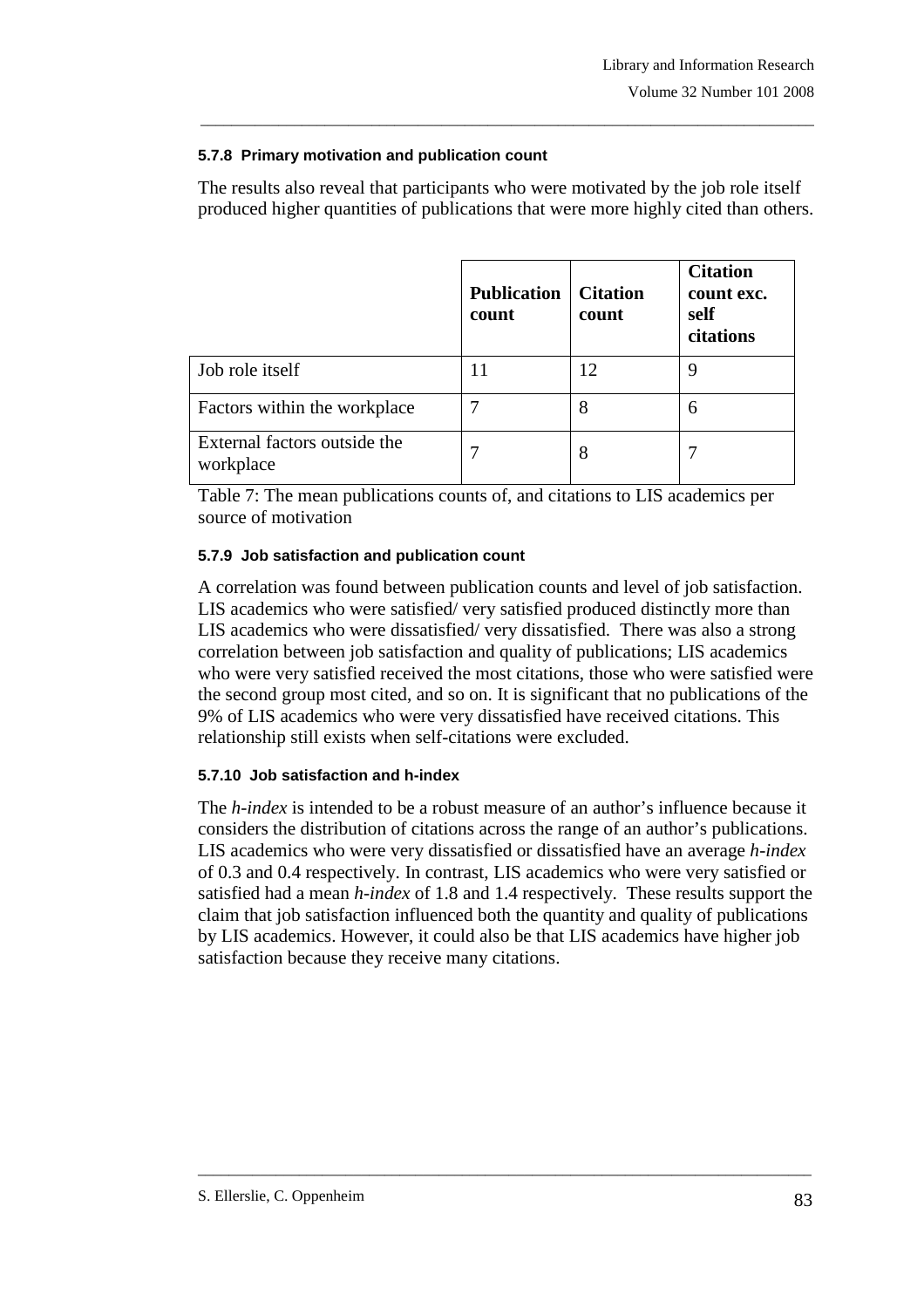Figure 23: Mean publications by, citations to, and *h-index* values of, LIS academics according to their level of job satisfaction.

#### **5.7.11 Age, job satisfaction and publication count**

Based on the linear relationship with age and publication and citations counts, and job satisfaction, publication and citation counts, one can hypothesise that there is a linear relationship between age and job satisfaction. LIS academics in the age group 56+ years did have the highest levels of job satisfaction, and about 83% were satisfied/ very satisfied. However, if this age category is excluded from the analysis, there is an inverse relationship between age and job satisfaction.

\_\_\_\_\_\_\_\_\_\_\_\_\_\_\_\_\_\_\_\_\_\_\_\_\_\_\_\_\_\_\_\_\_\_\_\_\_\_\_\_\_\_\_\_\_\_\_\_\_\_\_\_\_\_\_\_\_\_\_\_\_\_\_\_\_\_\_\_\_\_\_\_\_\_\_\_\_\_\_

| Age category | Satisfied/<br>very satisfied | Dissatisfied/<br>very dissatisfied |
|--------------|------------------------------|------------------------------------|
| $26 - 35$    | 60%                          | 20%                                |
| 36-45        | 64%                          | 21%                                |
| $46 - 55$    | 42%                          | 42%                                |
| $56+$        | 83%                          | 8%                                 |

Table 8: The level of job satisfaction of LIS academics per age group

However, there was little variation amongst those with high and low levels of job satisfaction in their belief that motivation had a positive impact on producing greater quantity and quality of publications.

## **5.7.12 Overall effect of demographics and motivation on productivity**

Using all the demographic and motivational data gathered, it was possible to identify the productivity levels of LIS academics falling into various categories. The results are shown in Figure 24.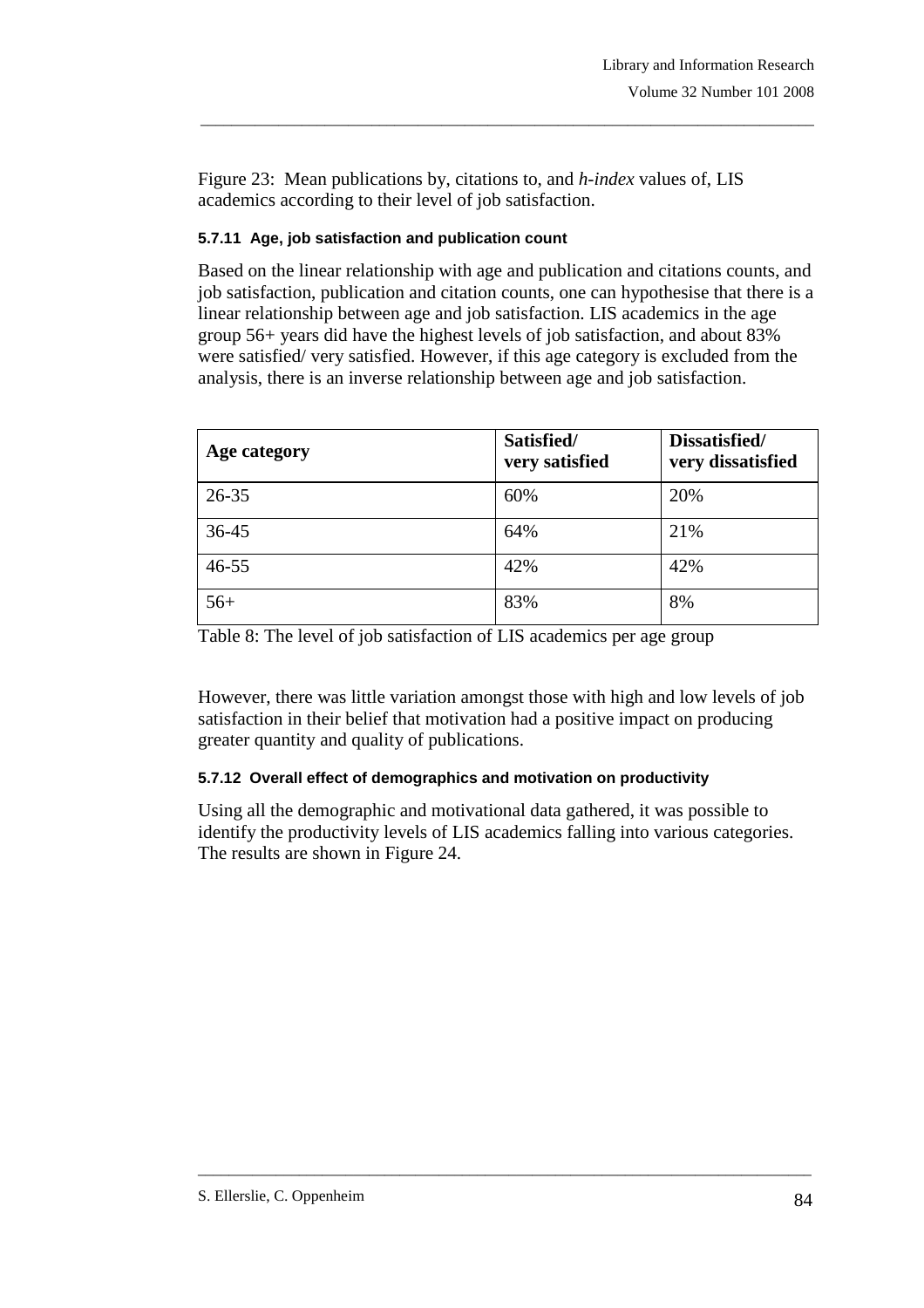

Figure 24: Predicting the publication count of LIS academics that have been identified and analysed

It can be seen that older males without responsibilities who did 6-15 hours research per week have the highest publication productivity levels. As there was a direct relationship between the number of publications an author produced and the number of citations that they receive, it is not surprisingly that the effect of demographics and motivation on citation levels was very similar.

# **6 Discussion**

The aim of this study was to investigate whether a relationship between the motivation of academics in the study of LIS and their publication contribution exists. The majority of LIS academics believed that motivation did have a positive impact on their productivity, in terms of quantity and quality of output. The relationship between motivation and productivity is more substantial than simply a psychological connection. The research shows that LIS academics who were highly motivated were the most prolific publishers who received the highest number of citations. This study confirms the strong correlation between motivation and publication productivity and contribution. This does not imply there is a causal link between the two; it could be that there is something else at work – perhaps "intellectual curiosity" – which encourages both motivation and writing for publication.

Although the research was not primarily interested in the relationship between demographics and motivation and productivity levels, some interesting findings related to demographics.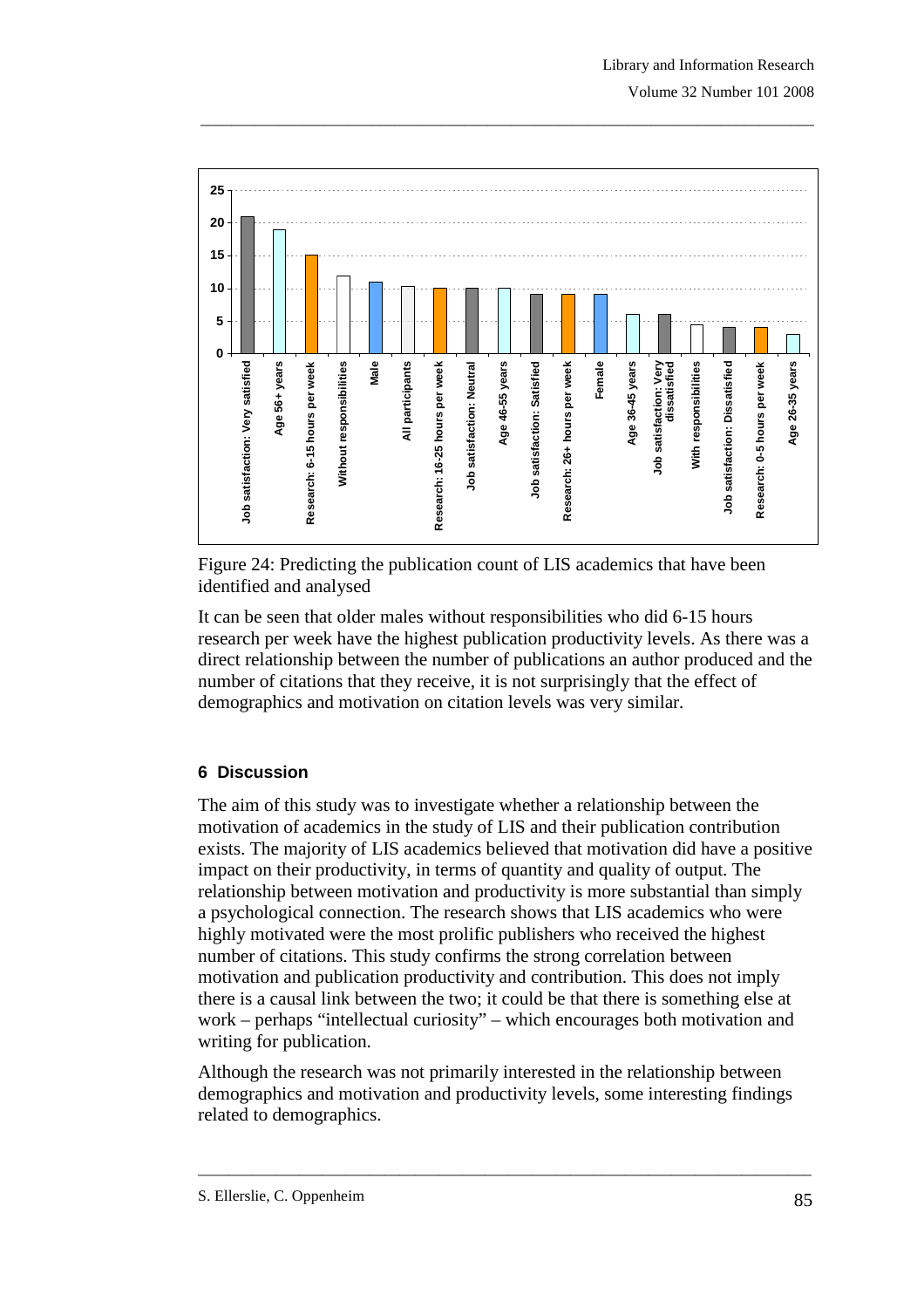#### **6.1 Gender differences**

Women were mainly motivated by other factors in the workplace – not by job role itself – and had fewer "primary needs" met at work. Women were also more dissatisfied in their job than men, and perhaps as a consequence, published less and were cited less.

\_\_\_\_\_\_\_\_\_\_\_\_\_\_\_\_\_\_\_\_\_\_\_\_\_\_\_\_\_\_\_\_\_\_\_\_\_\_\_\_\_\_\_\_\_\_\_\_\_\_\_\_\_\_\_\_\_\_\_\_\_\_\_\_\_\_\_\_\_\_\_\_\_\_\_\_\_\_\_

## **6.2 Age differences**

The research indicated that the older generation were more productive than their younger colleagues. However, research in other fields has suggested that research productivity declines with age (Over, 1982; Over, 1988), and that there is a negative association between age and scientific productivity and creativity (Cole, 1979). There are possible explanations for these results. In this research, the older you were, the greater your job satisfaction. Perhaps it was job satisfaction rather than age that affected productivity. In any case, this study may not have included sufficient numbers of participants within each age category to draw strong conclusions.

## **6.3 Caring responsibilities**

Those with no dependants spent more hours on research, and consequently had higher publication counts than their colleagues with caring responsibilities. Those with dependants were far less interested in scholarly publishing for its own sake, had less satisfaction from seeing an article published, saw the publication of an article as less important and felt less need to get published in order to succeed.

## **6.4 Hours spent on research**

The results clearly indicate that those that spent more hours on research were mostly those that were motivated by their job role, and had greater job satisfaction than those spending less time on research (either because they were not motivated by their job role or because their job role did not permit it). This finding was again triangulated by the fact that the greater the research: teaching ratio, the greater the job satisfaction of respondents. Our findings have shown there was an optimum number of hours to spend on research (6-15 per week) to get maximum scholarly publication output. These findings do suggest that 'underproducing' LIS academics should be encouraged or enabled in their Departmental Work Load Models to commit between 6-15 hours a week on research activities.

## **6.5 Sources of motivation**

The majority of LIS academics were primarily motivated by their job role rather than workplace or extra-workplace factors. Interestingly, those that were motivated by factors external to workplace had lower job satisfaction. Perhaps not surprisingly, those that were primarily motivated by the job role had a higher publication count than those with other sources of motivation.

The research also showed that having one's primary needs met at work was key to job satisfaction (Figure 9), and the higher the job satisfaction level, the higher the publication count. This correlation was triangulated by the fact that only those in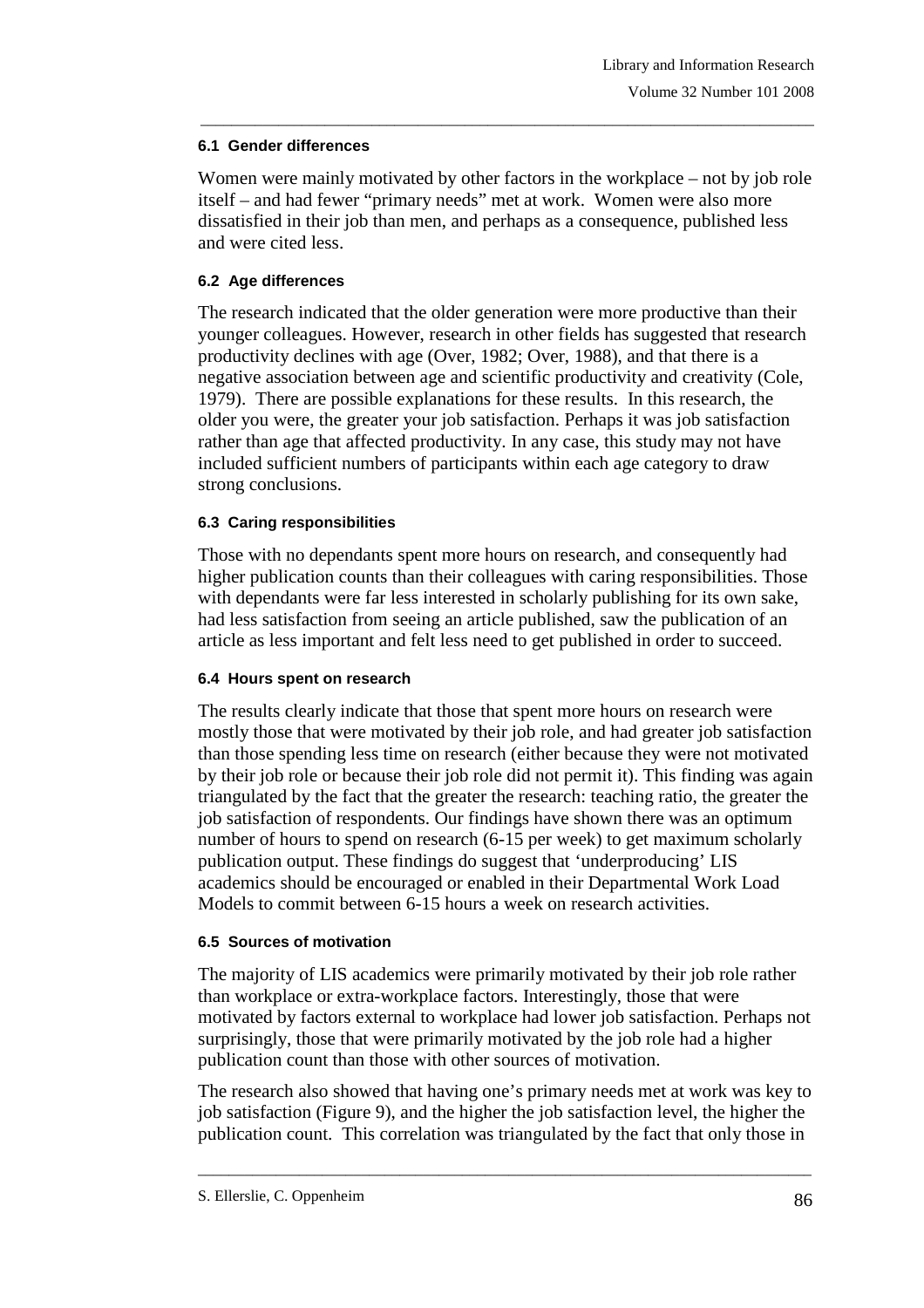highest publication count categories deemed all their primary needs met (Figure 22).

\_\_\_\_\_\_\_\_\_\_\_\_\_\_\_\_\_\_\_\_\_\_\_\_\_\_\_\_\_\_\_\_\_\_\_\_\_\_\_\_\_\_\_\_\_\_\_\_\_\_\_\_\_\_\_\_\_\_\_\_\_\_\_\_\_\_\_\_\_\_\_\_\_\_\_\_\_\_\_

The groups of participants who felt the most underserved in areas of job security, salary, safe working conditions, and perks and benefits, or were the least satisfied in comparison to their counterparts were: females, participants between the ages of 26-35, participants who spend the fewest hours on research, and participants with poor job satisfaction.

Without more intrusive questioning, it would be difficult to determine if participants within these groups were being underserved in reality, e.g., were women being paid less then men, or were they particularly sensitive to salary issues? Does discrimination against those who undertake less research occur? The question is itself open to interpretation and a participant's definition of 'adequate pay' will vary.

It is not a coincidence that the groups who were identified as being the most underserved in these areas are also the same participants that are least productive and motivated. However, it may not be true to say that these factors influence motivation and productivity, but that the results are a reflection of motivation and productivity. Promotion is dependent on productivity, so if participants are not very productive, it may be justified that they are paid less, or feel less secure in their job.

#### **6.6 Publications and citations**

The findings show that productivity was associated with being an older male, with no dependant and/or caring responsibilities, who typically devotes between 6-15 hours to research per week and is very satisfied with their job. There is evidence in the literature that males produce more and it offers possible reasons as to why (Long, 1993; Kyvik and Teigen, 1996; Xie and Shauman, 1998).

Publication and citation behaviour varies between fields of research in LIS (Panas and Willett, 2006). The differences between what research areas each sex is attracted to may have an impact on citation counts. Chemical information, for example, attracts more males than females and receives high numbers of citations, whilst human resource management attracts more females than males, and is an area of research that receives fewer citations.

## **7 Conclusion**

The research demonstrates a correlation between the motivation levels and publication count of LIS academics. It is, as has been stressed, indicative only because of the nature of the sampling, and it does not prove a cause and effect relationship. Nonetheless, it provides some clues regarding possible motivational approaches to encourage greater output by LIS academics.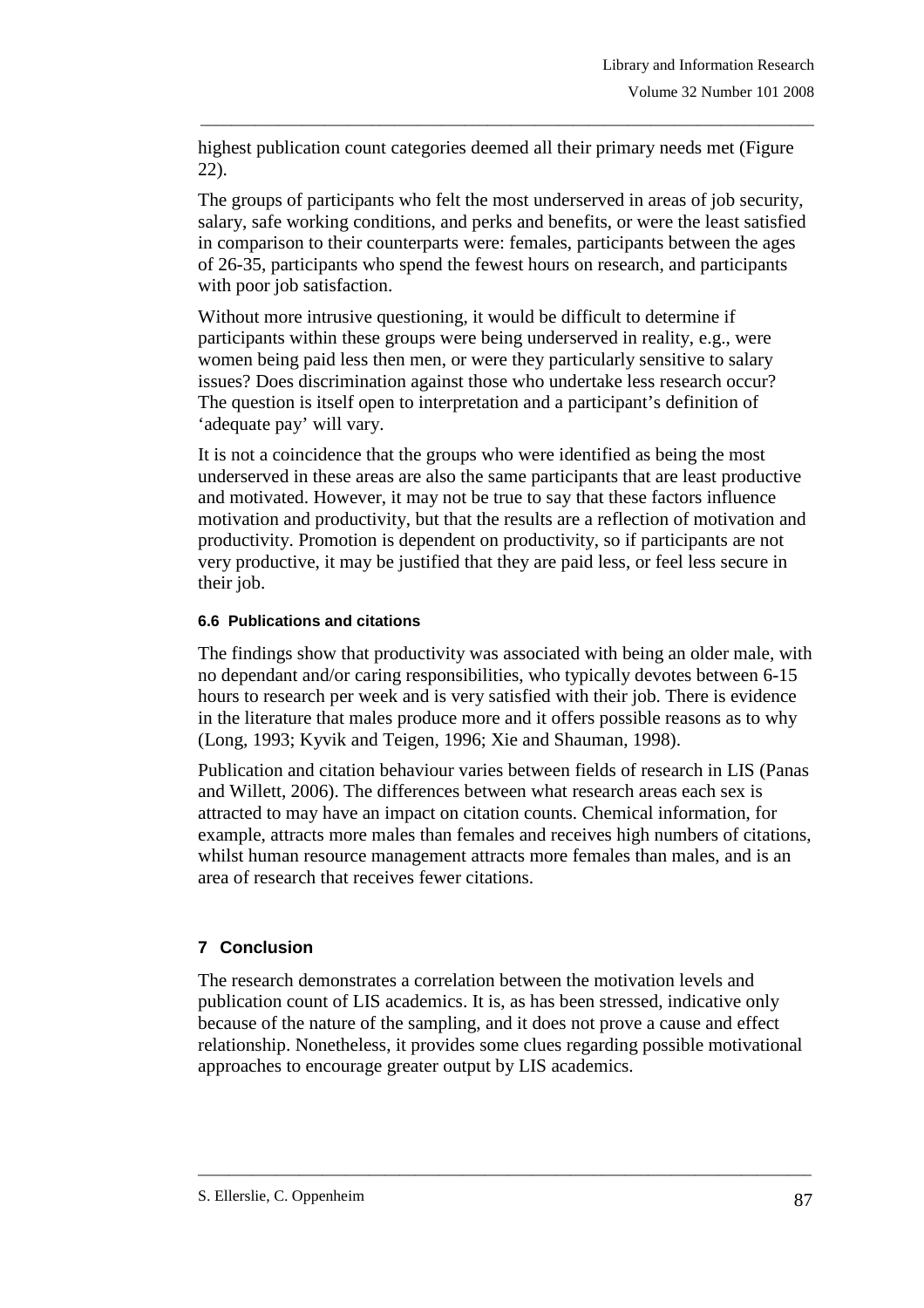## **References**

Amar, A. (1998) Controls and creativity in organization, *The Mid–Atlantic Journal of Business* 34(2), 97-100.

Amar, A. (2004) Motivating knowledge workers to innovate: a model integrating motivation dynamics and antecedents, *European Journal of Innovation Management* 7(2), 89-101.

\_\_\_\_\_\_\_\_\_\_\_\_\_\_\_\_\_\_\_\_\_\_\_\_\_\_\_\_\_\_\_\_\_\_\_\_\_\_\_\_\_\_\_\_\_\_\_\_\_\_\_\_\_\_\_\_\_\_\_\_\_\_\_\_\_\_\_\_\_\_\_\_\_\_\_\_\_\_\_

Babber S. *et al*. (2000) An empirical assessment of institutional and individual research productivity in international operations management, *International Journal of Operations & Production Management* 20(12), 1392-1410.

Baird, L.M. and Oppenheim, C. (1994) Do citations matter? *Journal of Information Science* 20(1), 2-15.

Bornmann, L. and Daniel, H.D. (2007) What do we know about the *h* index? *Journal of the American Society for Information Science and Technology* 58(9), 1381-1385.

*Chartered Institute of Library and Information Professionals.* URL: http://www.cilip.org.uk/aboutcilip [accessed 01.03.07].

Cole, J. (1971) Measuring the quality of sociological research: problems in the use of the science citation index, *The American Sociologist* 6(5), 23-29.

Cole, S. (1979) Age and Scientific Performance, *The American Journal of Sociology* 84(4), 958-977.

Cronin, B. and Barsky Atkins, H., eds. (2000) *The web of knowledge : a Festschrift in honour of Eugene Garfield.* Medford: Information Technology Inc. ISBN 1573870994.

Drucker, P. (1999) Knowledge-worker productivity: The biggest challenge, *California Management Review* 41(2), 79-85.

Edem, U. and Lawal, O. (1999) Job satisfaction and publication output among librarians in Nigerian universities, *Library Management* 20(1), 39-46.

Erez, M. and Scheorson, Z. (1980) Personality Types and Motivational Characteristics of Academics versus Professionals in Industry in the Same Occupational Discipline, *Journal of Vocational Behavior* 17(1), 95-104.

Garfield, E. (1977) Citation analysis as a tool in journal evaluation, *Essays of an Information Scientist* 1, 527-544.

Grover, V. *et al*. (2002) An Assessment of Institutional Research Productivity in MIS, *Data Base* 23(4), 5-8.

Hadjinicola, G. and Soteriou, C. (2006) Factors affecting research productivity of production and operations management groups: an empirical study, *Journal of Applied Mathematics and Decision Sciences*. URL:

\_\_\_\_\_\_\_\_\_\_\_\_\_\_\_\_\_\_\_\_\_\_\_\_\_\_\_\_\_\_\_\_\_\_\_\_\_\_\_\_\_\_\_\_\_\_\_\_\_\_\_\_\_\_\_\_\_\_\_\_\_\_\_\_\_\_\_\_\_\_\_\_\_\_\_\_\_\_\_

http://www.hindawi.com/GetArticle.aspx?doi=10.1155/JAMDS/2006/96542 [accessed 27.10.06].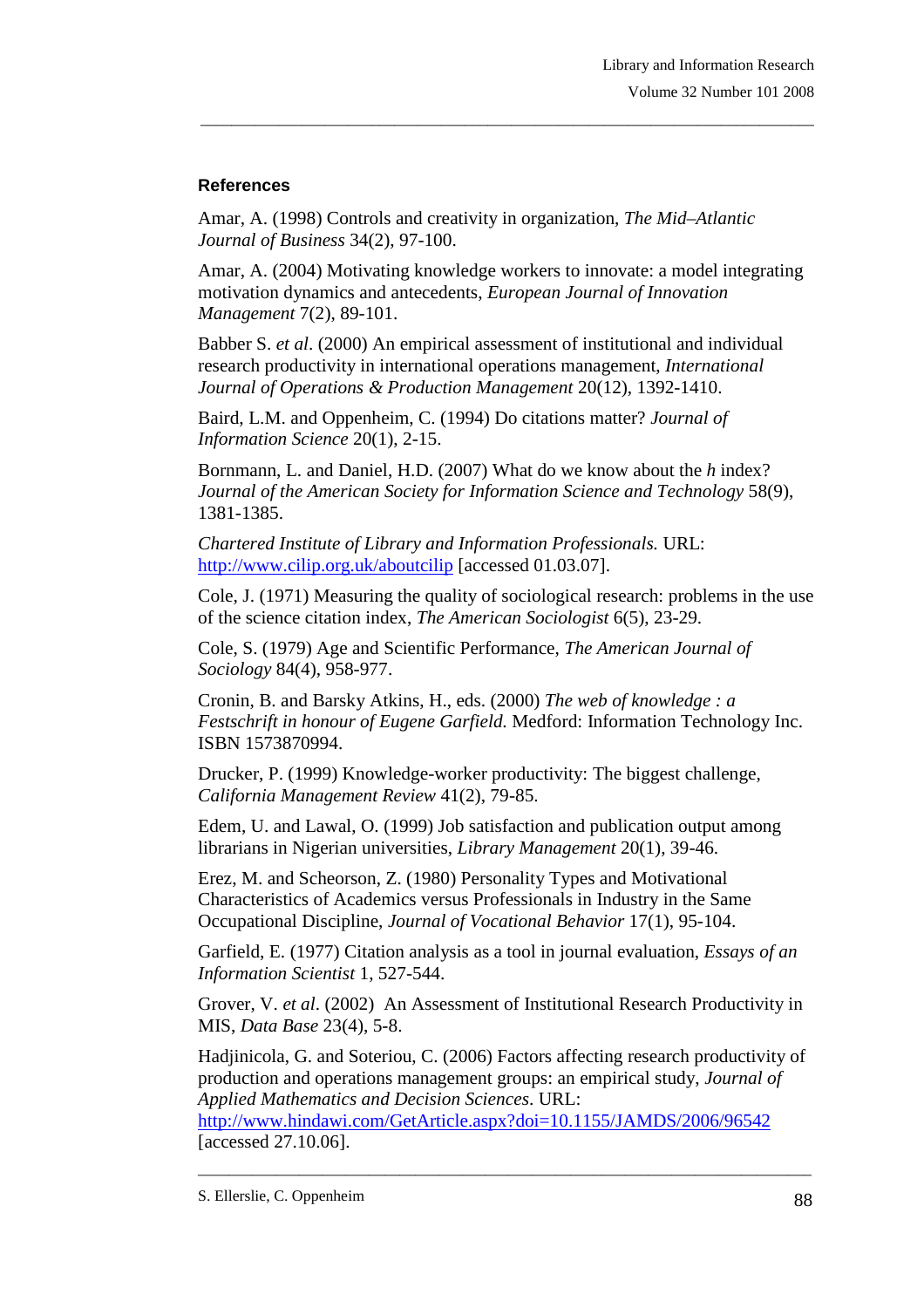Hauschild, S. *et al*. (2001) Creating a knowledge culture. *The McKinsey Quarterly*. URL:

http://www.providersedge.com/docs/km\_articles/Creating\_a\_Knowledge\_Culture. pdf [accessed 02.10.06].

\_\_\_\_\_\_\_\_\_\_\_\_\_\_\_\_\_\_\_\_\_\_\_\_\_\_\_\_\_\_\_\_\_\_\_\_\_\_\_\_\_\_\_\_\_\_\_\_\_\_\_\_\_\_\_\_\_\_\_\_\_\_\_\_\_\_\_\_\_\_\_\_\_\_\_\_\_\_\_

Herzberg, F. *et al.* (1959) *The motivation to work*. New York: Wiley.

Herzberg, F. (1968) *Work and the nature of man.* London: Staples Press.

Hirsch, J.E. (2005) An index to quantify an individual's scientific research output, *PNAS* 102(46), 16569-16572.

Hui-Chun, Y. and Miller, P. (2005) Leadership style: the X Generation and Baby Boomers compared in different cultural contexts, *Leadership & Organisational Development Journal* 26(1), 35-50.

Keenan, S. and Johnston, C. (2000) *Concise dictionary of library and information science*. London: Bowker Saur.

Kyvik, S. and Teigen, M. (1996) Child care, research collaboration, and gender differences in scientific productivity, *Science, Technology and Human Value* 21(1) 54-71.

Lacy, F. and Sheehan, B. (1997) Job satisfaction among academic staff: an international perspective, *Higher Education* 34(3), 305-322.

Long, J.S. (1993) Rank advancement in academic careers: sex differences and the effects of productivity, *American Sociological Review* 58(5), 703-722.

Loughlin, C. and Barling, J. (2001) Young workers' work values, attitudes, and behaviours, *Journal of Occupational and Psychology* 74(4), 543-558.

Malhotra, K. and Kher, H. (1996) Institutional research productivity in production and operations management, *Journal of Operations Management*, 14(1), 55-77.

Maslow, A. H. (1943) A theory of human motivation, *Psychological Review*  50(4), 370-396.

Maslow, A. H. (1954) *Motivation and Personality.* New York: Harper & Row.

Mayo, E. (1947) *The Political Problem of Industrial Civilization.,* Cambridge, Ma.: Harvard University.

Messmer, M. (2001) Encouraging employee creativity, *Strategic Finance* 83(6), 16-18.

Mullins, L. (2002) *Management and organisational behaviour,* Essex, Pearson Education.

Oppenheim, C. (2007) Using the h-index to rank influential British researchers in information science and librarianship, *Journal of the American Society for Information Science and Technology* 58(2), 297-301.

Oppenheim, C. and Duffus, L. (2007) What is happening to LISA? *CILIP Update* 6 (7/8), 21.